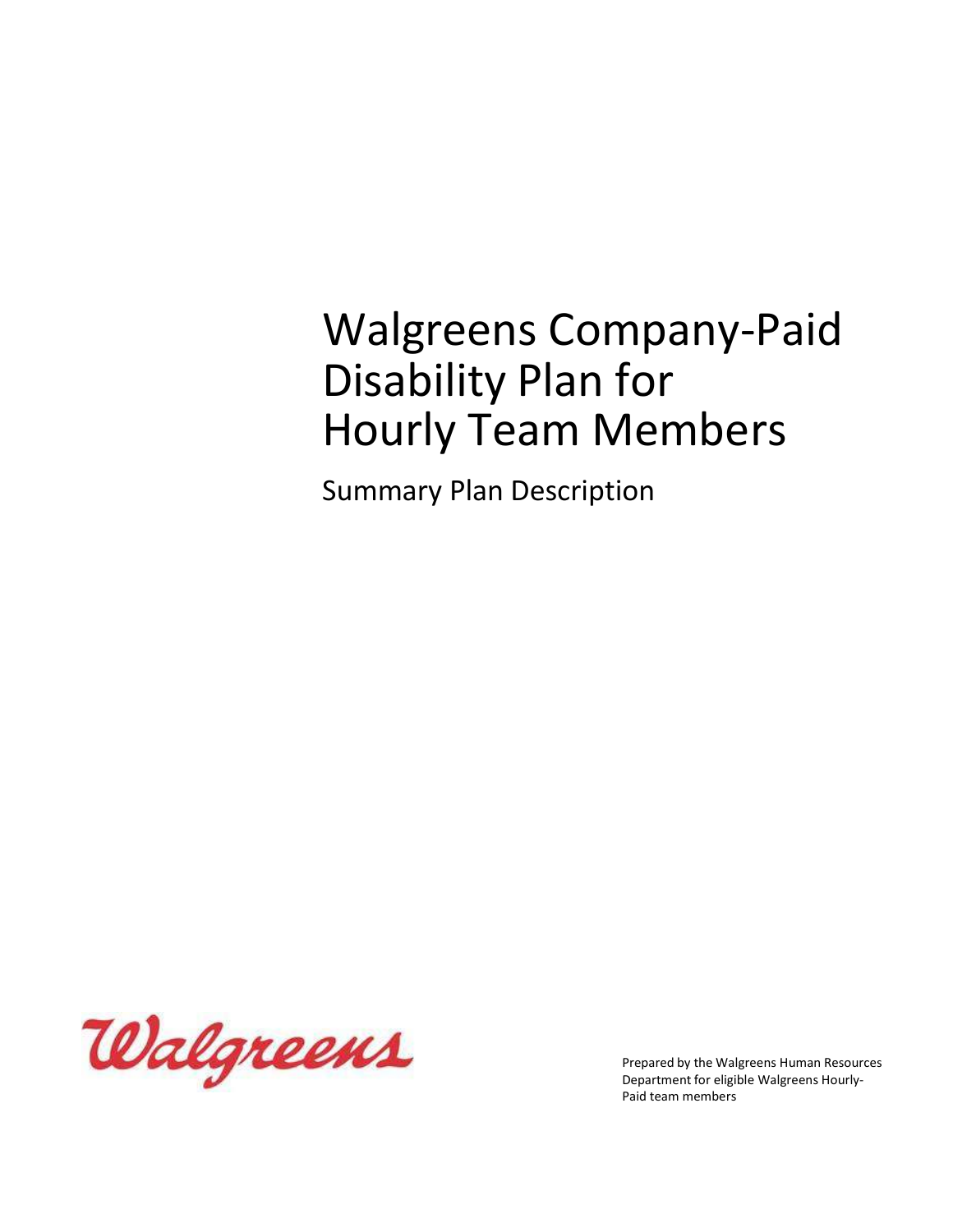Walgreen Co. ("Walgreens" or the "Company") is pleased to provide its team members with a comprehensive package of health and welfare benefit options as described in the Walgreen Health and Welfare Plan (the "Plan"). To assist you in better understanding the disability benefits available to Walgreens team members covered by the Company-Paid Disability Plan for Hourly Team Members, as in effect as of January 1, 2018 we have prepared this Summary Plan Description ("SPD") booklet. The complete Plan includes contracts and agreements with insurance carriers ("Insurer[s]") and third-party administrators who provide and administer benefits, this SPD, including any Summary of Material Modifications, and summary plan descriptions covering other benefits that are not covered by this SPD. You should read the information provided in this booklet so that you will have a full understanding of the benefits provided and the other relevant terms and conditions of the Plan. Throughout this document the term "Company" means Walgreen Co. and its subsidiaries and affiliates whose team members are eligible to participate in the Plan, unless the context is limited to a particular subsidiary or business unit. See "Administrative Facts" at the end of this booklet for the name of the legal entity of the Company that is the official plan sponsor of the Plan, and therefore the Company for purposes of formal approvals and governmental filings.

Please understand that the Company reserves the right to amend, modify or terminate this Plan, including any benefits provided under this Plan or the amount of required contributions, if any, at any time and for any reason. Youwill be notified of any changes to the Planwithin a reasonable amount of time, but not always prior to the time the change goes into effect. To determine the proper benefits at any given time, it is necessary to consult the Plan and SPD that is in effect at the relevant time.

In the event that any term or provision in the SPD is in conflict with any of the terms or provisions of the Plan, the terms or provisions in the Plan document will govern. The Plan as used herein refers to this SPD.

#### Important Notice

This booklet contains information in English of your Plan rights and benefits under this plan. If you have difficulty understanding any part of this booklet, contact the Walgreens Human Resources Department at 800-825-5467

#### Noticia Importante

Este boletín contiene informacion, escrito en inglés, de sus derechos y beneficios bajo este Plan. Si es difícil comprender cualquiera parte de este boletín, por favor de ponerse en contacto Walgreens Human Resources Department at 800-825-5467.

Kung kailangan ninyo ang tulong sa Tagalog tumawag sa Walgreens Human Resources Department at 800-825-5467

如果需要中文的帮助,请拨打这个号码 Walgreens Human Resources Department at 800-825-5467

Dinek'ehgo shika at'ohwol ninisingo, kwiijigo holne' Walgreens Human Resources Department at 800-825-5467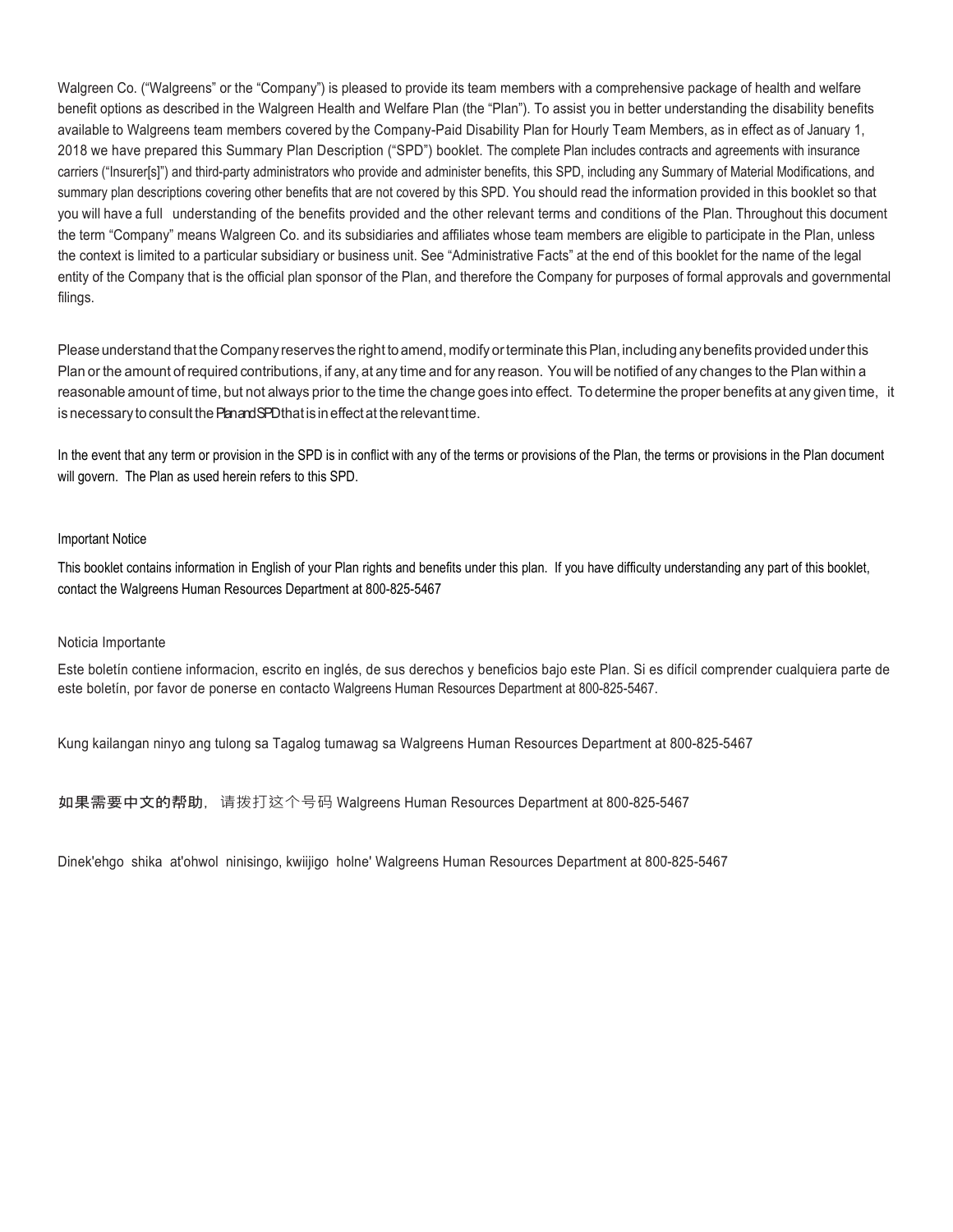## **TABLE OF CONTENTS**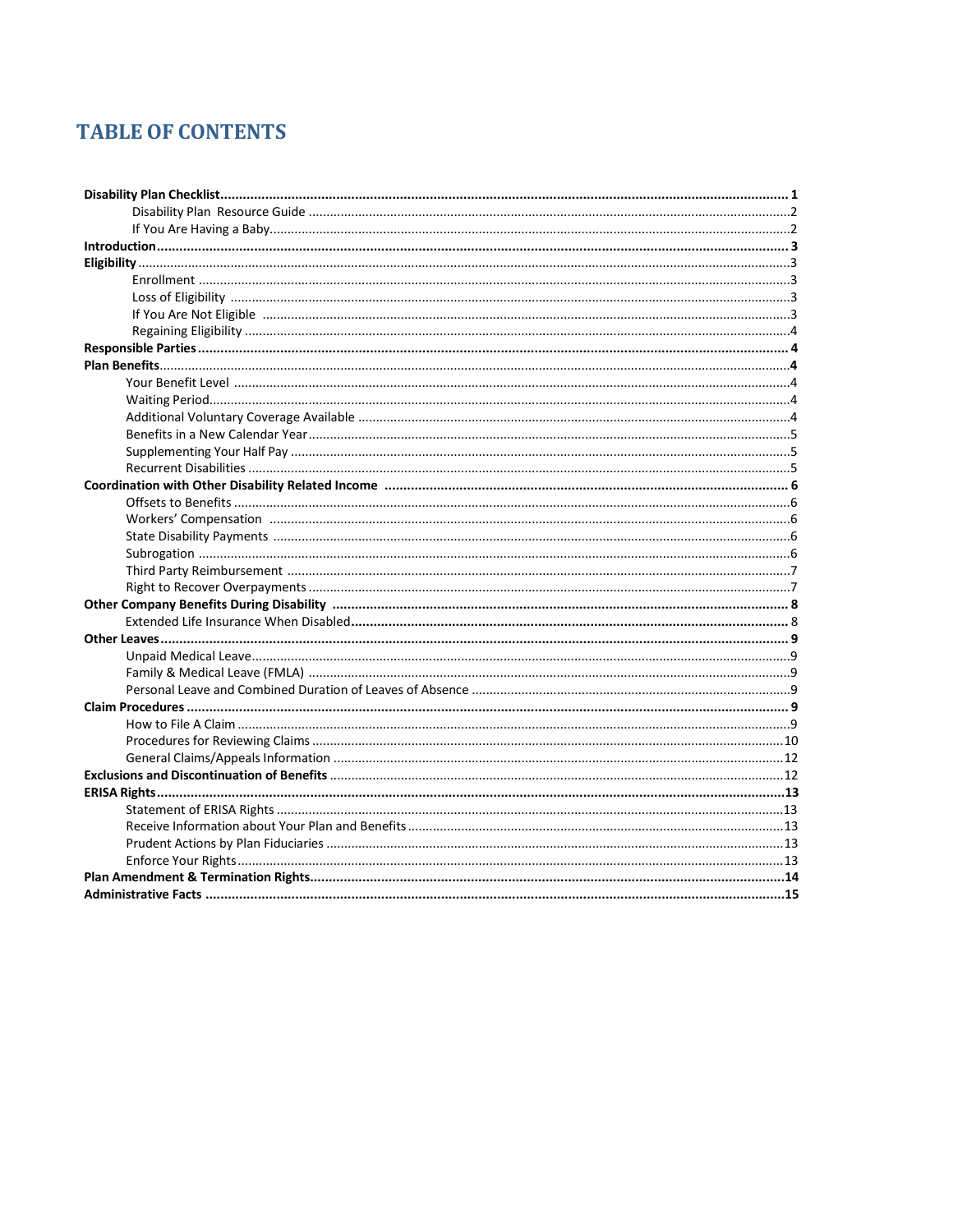## Disability Plan Checklist

If you need to be off work for more than seven calendar days due to a disabling condition (illness, injury or pregnancy), you must file a claim to be considered for a disability benefit under this Plan. Use this checklist as a guide to make sure you take all the necessary steps for filing a disability claim.

- **Information needed for filing a disability claim**  please have the following information ready when making a call to the claims administrator, Sedgwick CMS:
	- Your name, address, telephone number, Social Security number or Employee ID number and personal e-mail address;
	- Your job title, work location and address, work schedule, manager/supervisor's name and telephone number;
	- Your last day worked and nature of your disabling condition; and
	- Your treating physician's name, address, telephone number and fax number.
- **Filing a disability claim**  call Sedgwick CMS to report a disability claim at 877-872-0911 (TTY 901-531-4554) within 15 days of the beginning of your leave.
	- If you call prior to the actual start of your claim Sedgwick will set-up the information you give them, but your claim will not be activated until you or someone on your behalf calls to confirm your actual disability on or after your first day of absence.
	- You must call to submit a claim for disability benefits within 60 calendar days of becoming disabled.
	- For pregnancies, you must have either delivered your baby or be disabled by your pregnancy prior to delivery. Your doctor will need to provide documentation verifying you can no longer perform the duties of your own occupation.

#### **What to expect once your claim has been reported**

- After your claim has been reported, a confirmation of your claim submission will be mailed to you the next day, along with an information package to assist you in understanding the claim process and your responsibilities.
- Sedgwick CMS will review your claim, request any needed information from you and your doctor and call you with a claim decision as soon as all required documents have been reviewed. It is important for you to sign and return the "Reimbursement Agreement" included in the packet – and available on-line at Sedgwick's site. Any approved claim payments will be deferred pending receipt of that signed form.
- You may track the status of your claim on Sedgwick's ViaOne Express site. Go to *https://claimlookup.com* on your computer and create a new user account.

#### **Inform your doctor**

- Let your treating physician know he or she will be contacted by Sedgwick CMS regarding your disabling condition. His/her sending a complete report of your medical condition to Sedgwick is critical to the evaluation of your claim.
- Give your treating physician a signed authorization to provide information concerning your disabling condition (authorization forms are available from Sedgwick CMS or your treating physician's office).
- **Certain state-mandated programs**  additional claim filing requirements apply if you work in **California, New York, New Jersey, Rhode Island, Washington, Massachusetts, District of Columbia, or Hawaii.**
	- You may obtain forms or instructions on how to file for state or commonwealth disability plan benefits from your work location, state disability benefit claims office or possibly your treating physician's office.
	- If your disability claim is approved and you work in one of the states listed above, your Walgreens disability benefits will not be paid until a copy of your state/commonwealth disability pay notice, including benefit amount, is received by Sedgwick CMS.
	- **Work-related disabling conditions**  notify your manager/supervisor immediately if your disability is due to a work-related injury or illness.
		- **Important**: even if your disabling condition is work-related, you must also file a disability claim with Sedgwick CMS to be considered for benefits under this Disability Plan.
		- Work-related injuries or illnesses will be reported to the workers' compensation claim administrator by the Team Member by calling 877-872-0911.
		- Benefits from this Disability Plan may be deferred until you receive notice of a final Workers' Compensation award and you send a copy of that notice to Sedgwick CMS.

#### **Returning to work**

- You will need a release from your treating physician indicating the date you are able to return to work.
- This release form must be given to your manager/supervisor when you return to work. A copy must also be sent to Sedgwick.
- You must call the Walgreens Human Resources Leave Department at 800-825-5467 to report the day you return to work.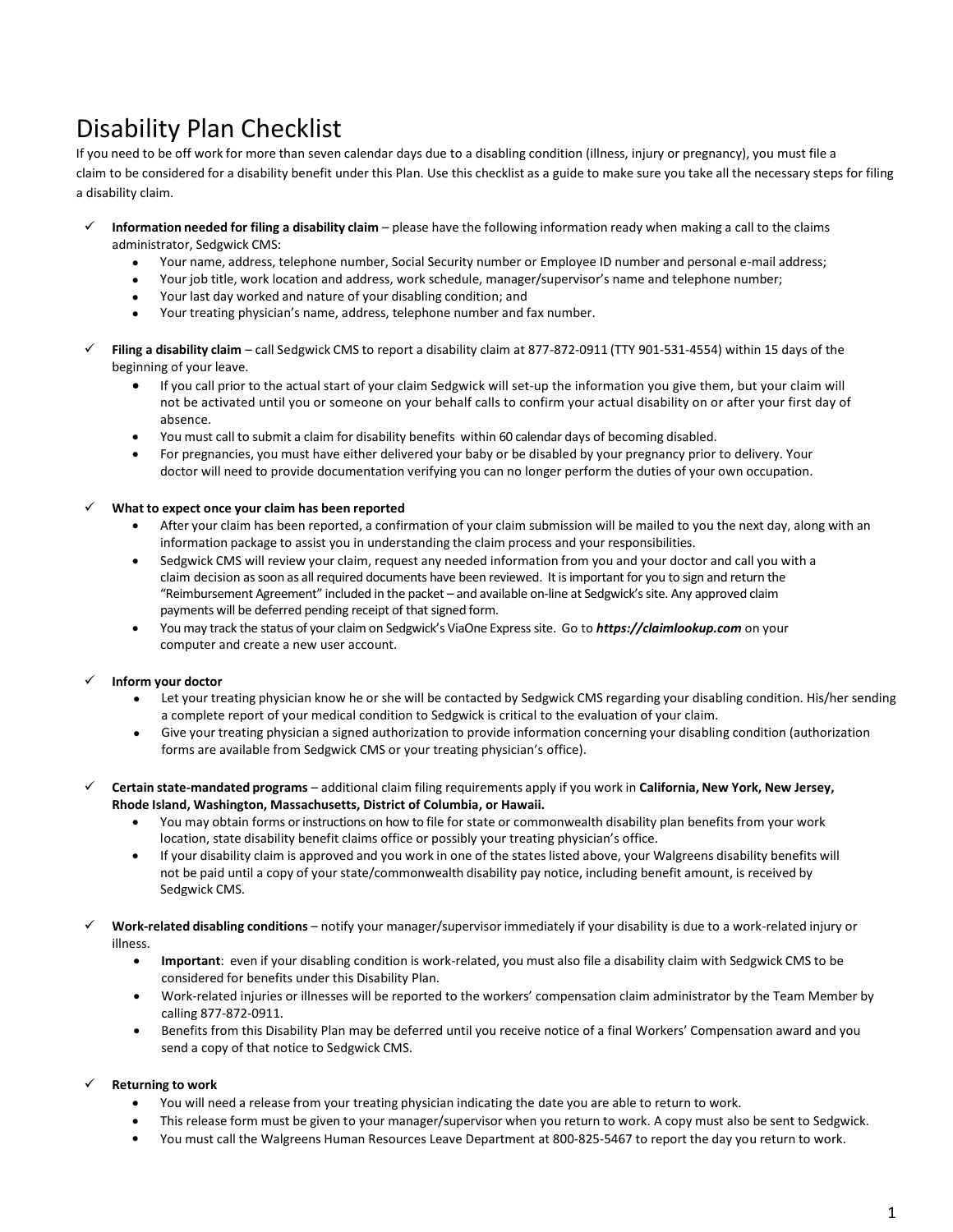#### **Company-Paid Disability Plan for Hourly Team Members Resource Guide**

| If you have a question about:                                                     | <b>Resource</b>                                                   | <b>Contact Info</b>               |
|-----------------------------------------------------------------------------------|-------------------------------------------------------------------|-----------------------------------|
| Filing a disability claim and questions about<br>your claim until it is approved  | Sedgwick CMS Disability Center                                    | 877-872-0911<br>TTY: 901-531-4554 |
| Questions about benefit payments after your<br>disability claim has been approved | Walgreens Human Resources Leave<br>Department                     | 800-825-5467                      |
| Questions on eligibility for coverage under the<br><b>Disability Plan</b>         | Walgreens Human Resources Leave<br>Department                     | 800-825-5467                      |
| Filing an appeal (following a disability claim<br>denial)                         | Sedgwick CMS Disability Center                                    | 877-872-0911<br>TTY: 901-531-4554 |
| <b>Last Chance Program</b>                                                        | Walgreens Human Resources Employee<br><b>Relations Department</b> | 800-825-5467                      |
| <b>Unpaid leave of absence</b>                                                    | Walgreens Human Resources Leave<br>Department                     | 800-825-5467                      |
| <b>Medical benefits and/or COBRA</b>                                              | <b>Benefits Support Center</b>                                    | 855-564-6153                      |
| <b>Voluntary Disability Plan Benefits</b>                                         | Prudential                                                        | 800-842-1718                      |

### **If You Are Having a Baby**

Pregnancy is treated in the same manner as an illness under this Plan. This means you must either have delivered your baby or be totally disabled by your condition prior to that date to be eligible for disability benefits. (The waiting period and annual Short Term benefit period maximums also apply.)

Pregnancy disabilities are covered as any other disability during the time that you remain totally disabled by that condition. There is no automatic approved period following delivery.

After your approved disability leave (paid and unpaid) ends, a personal leave or Family Medical Leave (FMLA) may be available for additional time off. For more details, see the "Other Leaves" section.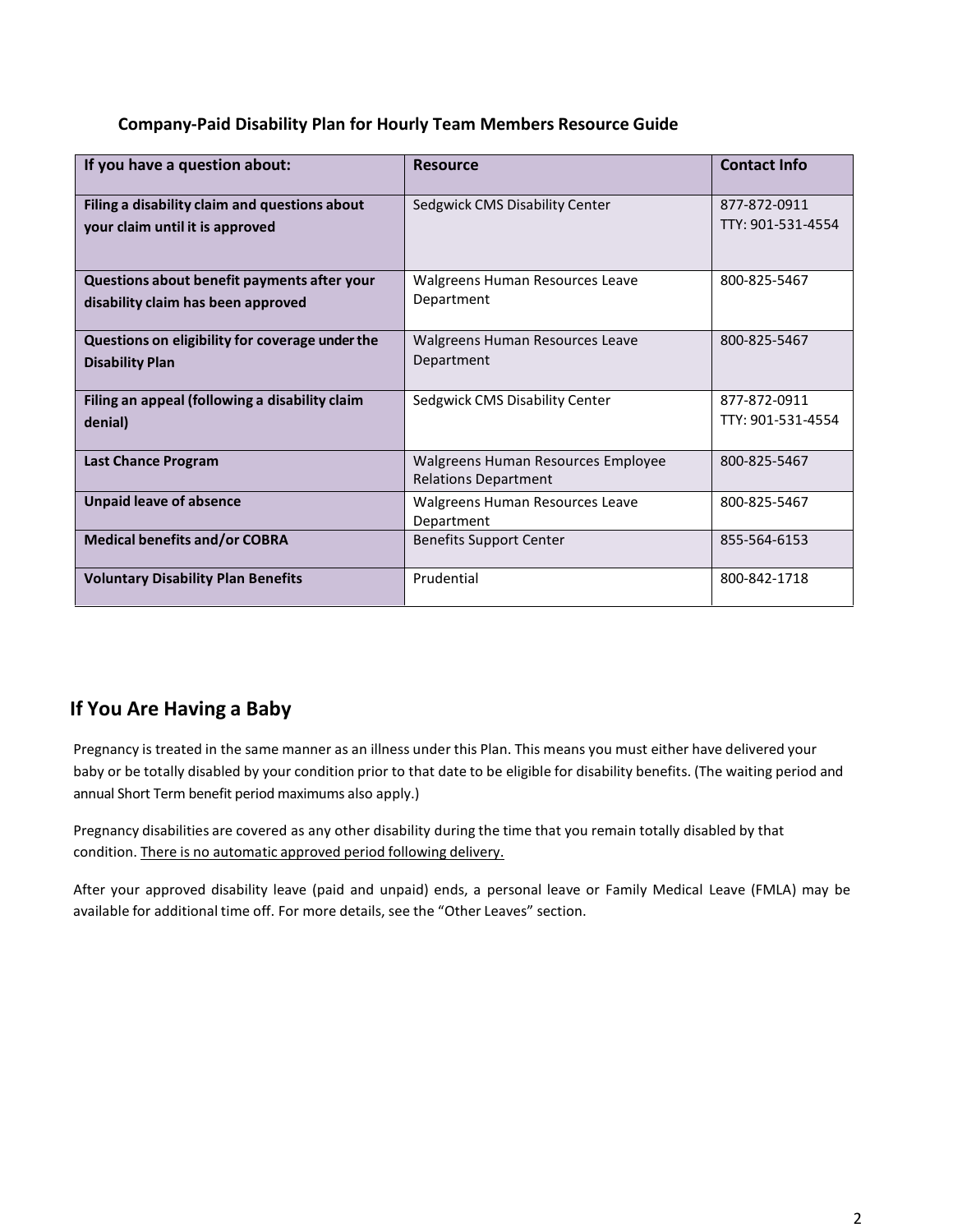## Introduction

The Walgreens Company-Paid Disability Plan for Hourly Team Members provides a source of income if you become ill, injured or pregnant and are unable to work. The Company pays the full cost of this coverage.

Under this Plan, if you are disabled, after a seven calendar day waiting period, you are eligible to receive benefits each calendar year which equal your full base pay for up to two weeks, and half pay for up to an additional ten weeks. **Effective January 1, 2019, if you are disabled, after a seven calendar day waiting period, you are eligible to receive benefits each calendar year which equal your full base pay for up to six weeks, and half pay for up to an additional six weeks.** See the "Offsets to Benefits" section for details on which other benefits can reduce your disability benefits under this Plan.

To file a claim, you must contact Sedgwick CMS. Sedgwick works with you and collects the information needed to determine if you are eligible for benefits.

## Eligibility

To be eligible for coverage under the Company-Paid Disability Plan for Hourly Team Members, you must:

- Be an active employee, working in the United States, excluding Puerto Rico locations;
- Be paid on an hourly-basis (excluding hourly-paid pharmacists or registered nurses and hourly-paid team members who have a Benefit Indicator (BI) of 20 (Assistant Store Managers), 510 (Coordination Pay Band Team Members) or 511 (Analysis Pay Band Team Members, who are eligible under a different plan);
- Work an average of 30 or more hours per week for the most recent 52 weeks (or since your start date if less than 52 weeks);
- Have at least 181 days of continuous service;
- Be actively at work or on approved paid time off or a regularly scheduled day off on your initial date of coverage or when the illness or injury occurs. If you do not meet this requirement on your date of initial eligibility or onset of illness or injury, that coverage will be deferred until you return for one full day.

You are not eligible for coverage if you are:

- A team member who has company-paid disability coverage available through a different plan.
- A team member of Healthcare Clinics (HCC) whose payroll is not processed from Walgreens' payroll system.
- On a personal leave of absence when the illness or injury occurs.
- A team member who is covered by a collective

bargaining agreement, unless that agreement specifically provides for your right to coverage by this Plan.

A temporary or seasonal team member.

If you have questions about your eligibility, employment status or the Plan's terms or conditions, contact the Walgreens HR Shared Services Leave Department at 800- 825-5467. A general inquiry will not be treated as a benefit claim or appeal. To file a claim for disability benefits or appeal under the Plan, you must follow the procedures described in the "How to File a Claim" and "Procedures for Reviewing Claims" sections.

### **Enrollment**

Once you meet the eligibility requirements, you are automatically covered by the Plan, subject to the "actively at work" requirement. You do not need to enroll or contribute to the cost of this coverage.

## **Loss of Eligibility**

Your coverage under this Plan ends when you no longer meet the Plan's eligibility requirements. You will no longer be covered by this Plan when any of the following occur:

- Your 52-week average is below 30 hours per week.
- You are no longer actively working for the Company in a position eligible for this Plan.
- The Company discontinues the Plan.
- You are still an active employee, but your date of disability is more than 30 days after the latest of (i) your last day worked, (ii) the end of an approved Family Medical Leave under the Family Medical Leave Act or (iii) the end of an approved vacation.
- You participate in a strike against the Company or do not report to work on a scheduled workday due to a strike related issue. This will cause a break in service. Coverage will not be in effect during a break in service, and will not reinstate until the employee does return to work for one full day.
- You are on an approved personal leave of absence.
- Your employment ends (as determined by Company Employee Policy).
- You die.

### **If You Are Not Eligible**

If you are disabled, but not eligible for paid disability benefits, you may be eligible for an unpaid medical leave. For more details, call the Walgreens HR Shared Services Leave Department at 800-825-5467. You should apply for an unpaid medical leave to protect your employment status if you are not eligible for a paid medical leave or are appealing a denial of paid medical leave.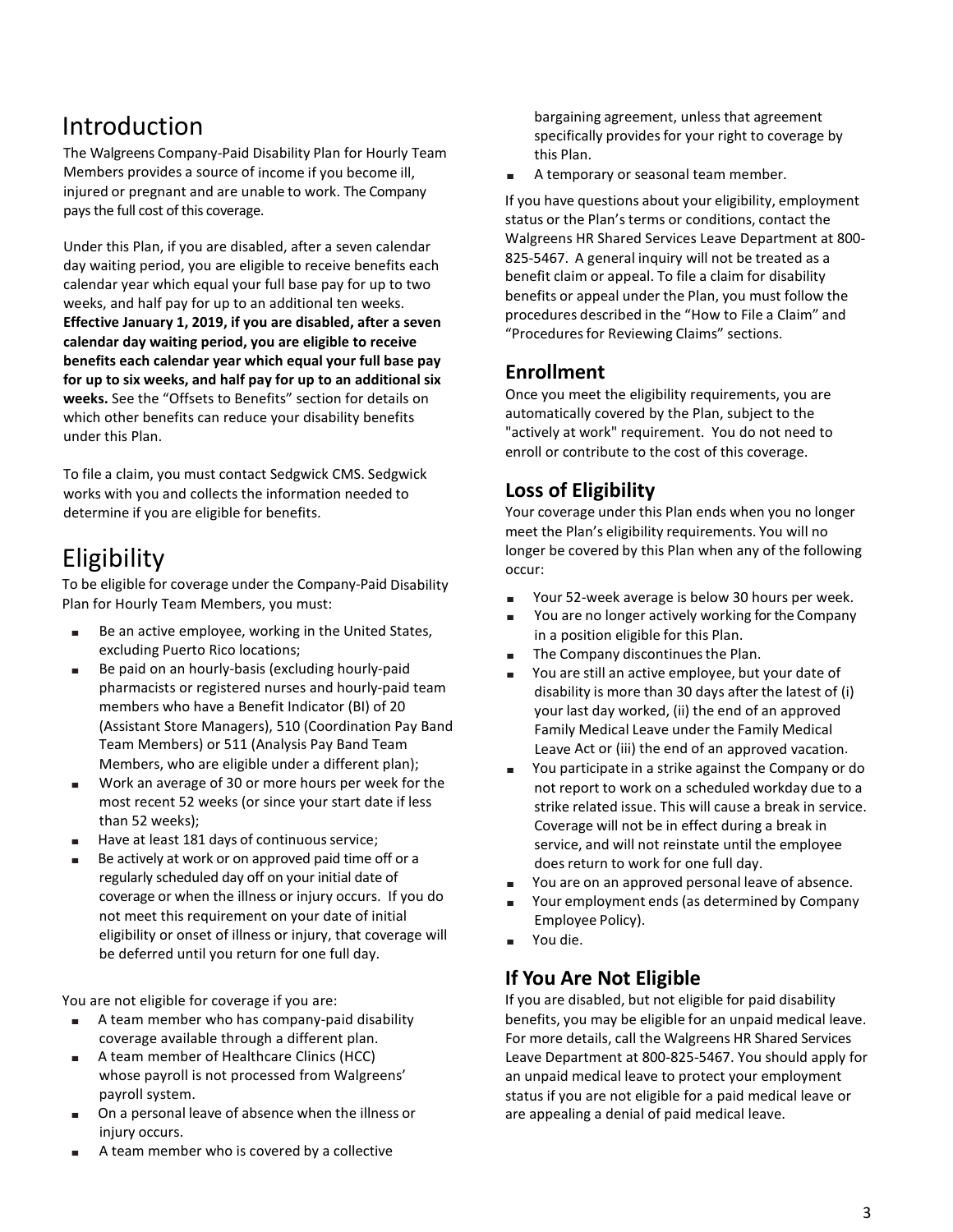## **Regaining Eligibility**

If you lose eligibility for this coverage and then you later become eligible, you will regain eligibility for this Company-Paid Disability Plan. When you regain eligibility, you will be covered as a newly eligible team member.

## <span id="page-6-0"></span>Responsible Parties

All benefits under this Plan are paid directly from the Company, and the Company is directly responsible for the final adjudication of your disability claims. Sedgwick CMS acts as the claims administrator/ adjudicator for this Company-Paid Disability Plan.

## Plan Benefits

You must be considered "totally disabled" or be an eligible active participant in the Company's Last Chance Program to receive Plan benefits.

**Total Disability:** You are considered totally disabled whenever you are unable to perform the material and substantial duties of your job and are not working at any other job (excluding any job that you started prior to becoming disabled and that can be performed despite your disability). You must be under the care of a licensed healthcare provider appropriate for your disabling condition and be following a prescribed course of medical treatment. Sedgwick CMS (the Claim Administrator) must approve your total disability in order for you to receive Plan benefits.

**Last Chance Program:** You are eligible for one period of benefits during your lifetime, without needing to prove total disability, if you are actively participating in the Company's Last Chance Program (part of the Company's Drug-free Workplace Policy). You are eligible for Plan benefits while on leave through the Last Chance Program effective as of your first day absent due to substance or alcohol abuse and to the earliest of: your release to return to work; the date you no longer participate in the Last Chance Program; the end of your maximum benefit period for the calendar year; and when you engage in any new occupation for wages or profit while on disability leave. Your employment may also be terminated when your disability leave ends unless you return to work. Once you are released to return to work (full-time, part- time or intermittently), your disability benefits stop. (The Plan waiting period also applies). For more information on the Last Chance Program, contact the Human Resources Employee Relations Department at 800-825-5467.

### **Your Benefit Level**

If you are approved for Plan benefits, your salary as of the date your disability begins affects your Plan benefit. Certain maximum benefit amounts and coordination with other disability-related income also apply.

#### **Maximum Benefit per Calendar Year**

| Full-Pay up to: | Half-Pay up to: |  |  |
|-----------------|-----------------|--|--|
| 2 weeks         | 10 weeks        |  |  |

#### **Effective January 1, 2019, Maximum Benefit per Calendar Year**

| Full-Pay up to: | Half-Pay up to: |  |  |
|-----------------|-----------------|--|--|
| 6 weeks         | 6 weeks         |  |  |

Weekly pay is determined by multiplying your hourly rate times your 52-week average weekly work hours (or your average since date of hire, if less than 52 weeks).

### **Waiting Period**

Before benefits begin, there is a waiting period of seven calendar days, not to exceed the equivalent of one work week, beginning with your first regularly scheduled work day missed due to a disability. The date your disability began must be confirmed by your doctor.

Available paid-time-off (PTO), sick or vacation time may be paid to you during this waiting period. However, sick or vacation time may only be used if no PTO is available. To receive pay for this time, it should be requested by contacting your manager. A maximum of 5 current or banked sick days (for non-PTO team members) or the equivalent amount of PTO time for all other team members will be paid during the 7-day waiting period, regardless of the team member's work schedule.

If you become disabled by the same or related condition within 30 days after you return to work, the waiting period is waived, regardless of the year in which it occurs. If you become disabled by the same condition after you have returned to work for more than 30 days, the waiting period applies. The waiting period also applies if you become disabled by an illness or injury unrelated to your previous disability at any time after returning to work.

#### **Additional Voluntary Coverage Available**

Additional voluntary disability coverage may be available for you to purchase, which would provide an additional benefit to you. Please see the Voluntary Disability Plan for Hourly Team Members Summary Plan Description (SPD) or go to the Benefits Support Center website at **[www.BenefitsSupportCenter.com](http://www.benefitssupportcenter.com/)** to apply online, or call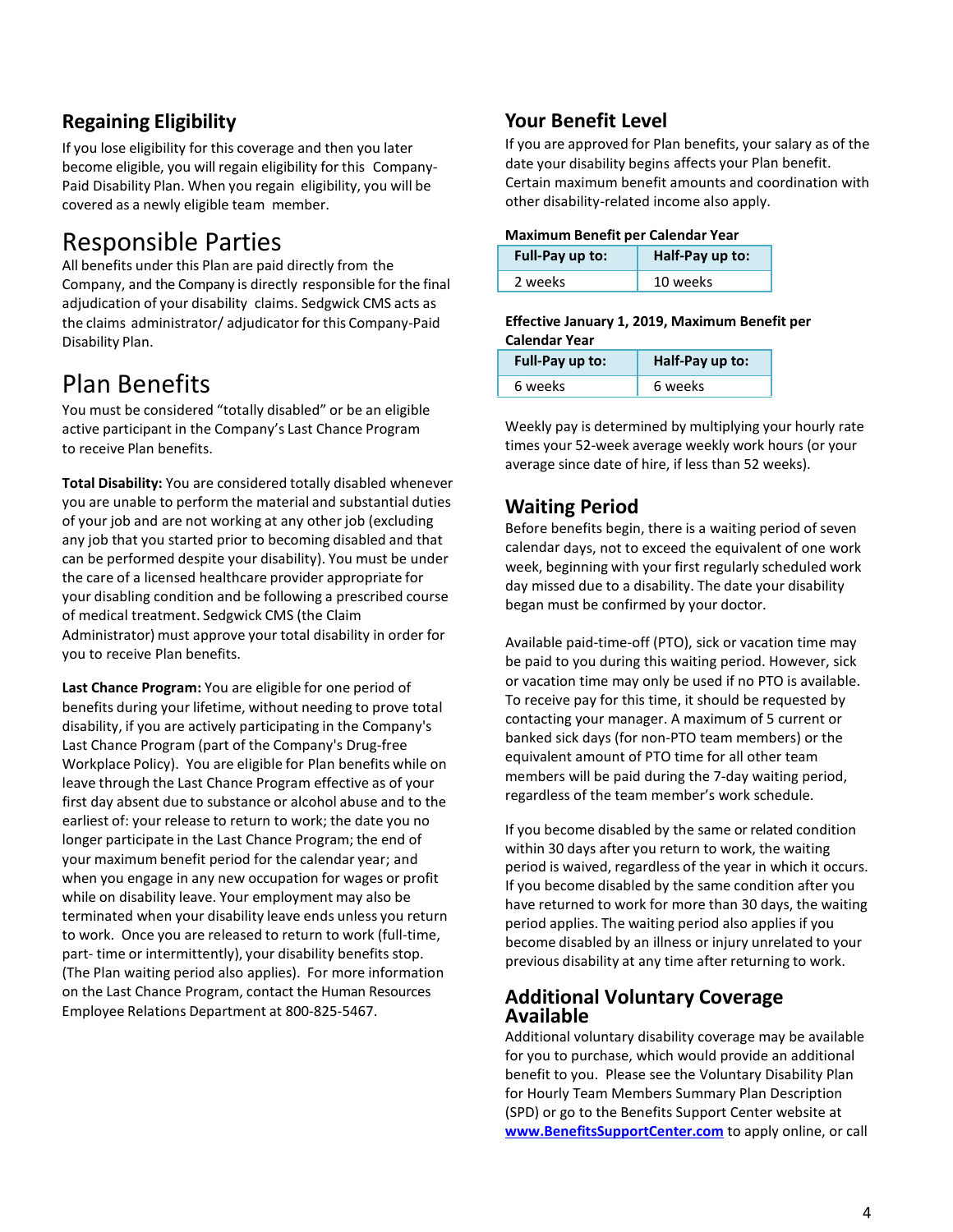the Benefits Support Center at 855-564-6153 for information.

The Voluntary Disability Plan for Hourly Team Members is intended to coordinate with any benefits available through this Walgreens Company-Paid Disability Plan for Hourly Team Members. In all cases, there is a benefit waiting period before the Voluntary Disability Plan will begin payments. This benefit waiting period is the earlier of the end of your Company-Paid Disability Plan benefit, or 13 weeks (84 days), per the following chart.

| <b>Hourly Team Members</b>         |                                                                                                            |                                   |                                                                            |                                                                                   |                                                                                   |
|------------------------------------|------------------------------------------------------------------------------------------------------------|-----------------------------------|----------------------------------------------------------------------------|-----------------------------------------------------------------------------------|-----------------------------------------------------------------------------------|
| <b>Disability Pay Coordination</b> |                                                                                                            |                                   |                                                                            |                                                                                   |                                                                                   |
|                                    |                                                                                                            | Walgreens                         | Walgreens                                                                  | <b>VOLUNTARY</b>                                                                  | <b>VOLUNTARY</b>                                                                  |
| Week of<br>Disability              | Available PTO from<br>Walgreens                                                                            | Full-Pay<br>Disability<br>Benefit | Half-Pay<br>Disability<br>Benefit                                          | 2-Year Income<br>Replace Plan<br><b>Option Pays</b>                               | 5-Year Income<br><b>Replace Plan</b><br><b>Option Pays</b>                        |
| 1 week<br>waiting<br>period        | 7 day waiting<br>period (Full pay to<br>supplement from<br>PTO, sick or<br>vacation time, if<br>available) |                                   |                                                                            |                                                                                   |                                                                                   |
| $2 - 7$                            |                                                                                                            | Full Pay                          |                                                                            |                                                                                   |                                                                                   |
| $8 - 13$                           |                                                                                                            |                                   | 50% of Pay<br>(PTO, sick or<br>vacation, if<br>available to<br>supplement) |                                                                                   |                                                                                   |
| $14 - 117$                         |                                                                                                            |                                   |                                                                            | 60% of Covered<br>Pay (PTO, sick<br>or vacation, if<br>available to<br>supplment) | 60% of Covered<br>Pay (PTO, sick<br>or vacation, if<br>available to<br>supplment) |
| $118 - 273$                        |                                                                                                            |                                   |                                                                            |                                                                                   | 60% of Covered<br>Pay (PTO, sick<br>or vacation, if<br>available to<br>supplment) |

| <b>Hourly Team Members</b>  |                                                                                                            |                                   |                                                                            |                                                                                   |                                                                                   |
|-----------------------------|------------------------------------------------------------------------------------------------------------|-----------------------------------|----------------------------------------------------------------------------|-----------------------------------------------------------------------------------|-----------------------------------------------------------------------------------|
|                             | <b>Disability Pay Coordination</b><br><b>Effective 1/1/2019</b>                                            |                                   |                                                                            |                                                                                   |                                                                                   |
|                             |                                                                                                            | Walgreens                         | Walgreens                                                                  | <b>VOLUNTARY</b>                                                                  | <b>VOLUNTARY</b>                                                                  |
| Week of<br>Disability       | Available PTO from<br>Walgreens                                                                            | Full-Pay<br>Disability<br>Benefit | Half-Pay<br>Disability<br>Benefit                                          | 2-Year Income<br>Replace Plan<br><b>Option Pays</b>                               | 5-Year Income<br>Replace Plan<br><b>Option Pays</b>                               |
| 1 week<br>waiting<br>period | 7 day waiting<br>period (Full pay to<br>supplement from<br>PTO, sick or<br>vacation time, if<br>available) |                                   |                                                                            |                                                                                   |                                                                                   |
| $2 - 7$                     |                                                                                                            | Full Pay                          |                                                                            |                                                                                   |                                                                                   |
| $8 - 13$                    |                                                                                                            |                                   | 50% of Pay<br>(PTO, sick or<br>vacation, if<br>available to<br>supplement) |                                                                                   |                                                                                   |
| $14 - 117$                  |                                                                                                            |                                   |                                                                            | 50% of Covered<br>Pay (PTO, sick<br>or vacation, if<br>available to<br>supplment) | 50% of Covered<br>Pay (PTO, sick<br>or vacation, if<br>available to<br>supplment) |
| $118 - 273$                 |                                                                                                            |                                   |                                                                            |                                                                                   | 50% of Covered<br>Pay (PTO, sick<br>or vacation, if<br>available to<br>supplment) |

Benefits under the Voluntary Disability Plan may begin earlier than 13 weeks after the onset of your disability, if your benefits under the Company-Paid Disability Plan end sooner than 13 weeks. For example, if you were disabled

for six weeks earlier in the calendar year, and received five weeks of Disability Plan benefits from the Company-Paid Disability Benefit Plan for Hourly-Paid Team Members, some of your calendar year benefits would be used. If you were later disabled from a different condition in the same calendar year, your benefit under the company-paid Plan would only last six weeks, so you would have a shorter benefit waiting period before your Voluntary Disability Plan benefits would begin.

### **Benefits in a New Calendar Year**

The total maximum benefit period you can receive in a calendar year, for all periods of disability in that calendar year combined, is limited to 2 weeks of full pay and 10 weeks of half pay, and starting January 1, 2019 6 weeks of full pay and 6 weeks of half pay. If a disability continues into a new calendar year, only remaining disability benefits from the prior year would be available. Once you return to work, you are eligible for the benefits that apply to the new year if you:

- Are at work for at least 30 days before a recurrence of your original disability or related disability, or
- Become disabled by an unrelated disability after returning to work for one full day or more.

If you do not meet either of these criteria, your benefit period and amounts are limited to those remaining from the previous year, if any.

### **Supplementing Your Half-Pay**

If you exhaust full pay benefits under this Plan, available PTO, sick or vacation time can be used to supplement halfpay benefits, so that the combination of the two equals your normal full-pay amount. Available sick or vacation time may be used even if you have PTO time available.

You will be sent a Disability Half Pay Supplement Form by Sedgwick. Complete and return this form to Sedgwick if you would like to use PTO, sick or vacation time to supplement your partial disability benefit.

Company holidays will not be paid while you are on a disability leave.

#### **Recurrent Disabilities**

If you become disabled again after you have returned to work after a disability leave, the following rules apply to the way your benefits are paid:

■ You are limited to a combined maximum of 2 weeks of full pay and 10 weeks of half pay each calendar year, for all periods of disability combined. Effective January 1, 2019, you are limited to a combined maximum of 6 weeks of full pay and 6 weeks of half pay each calendar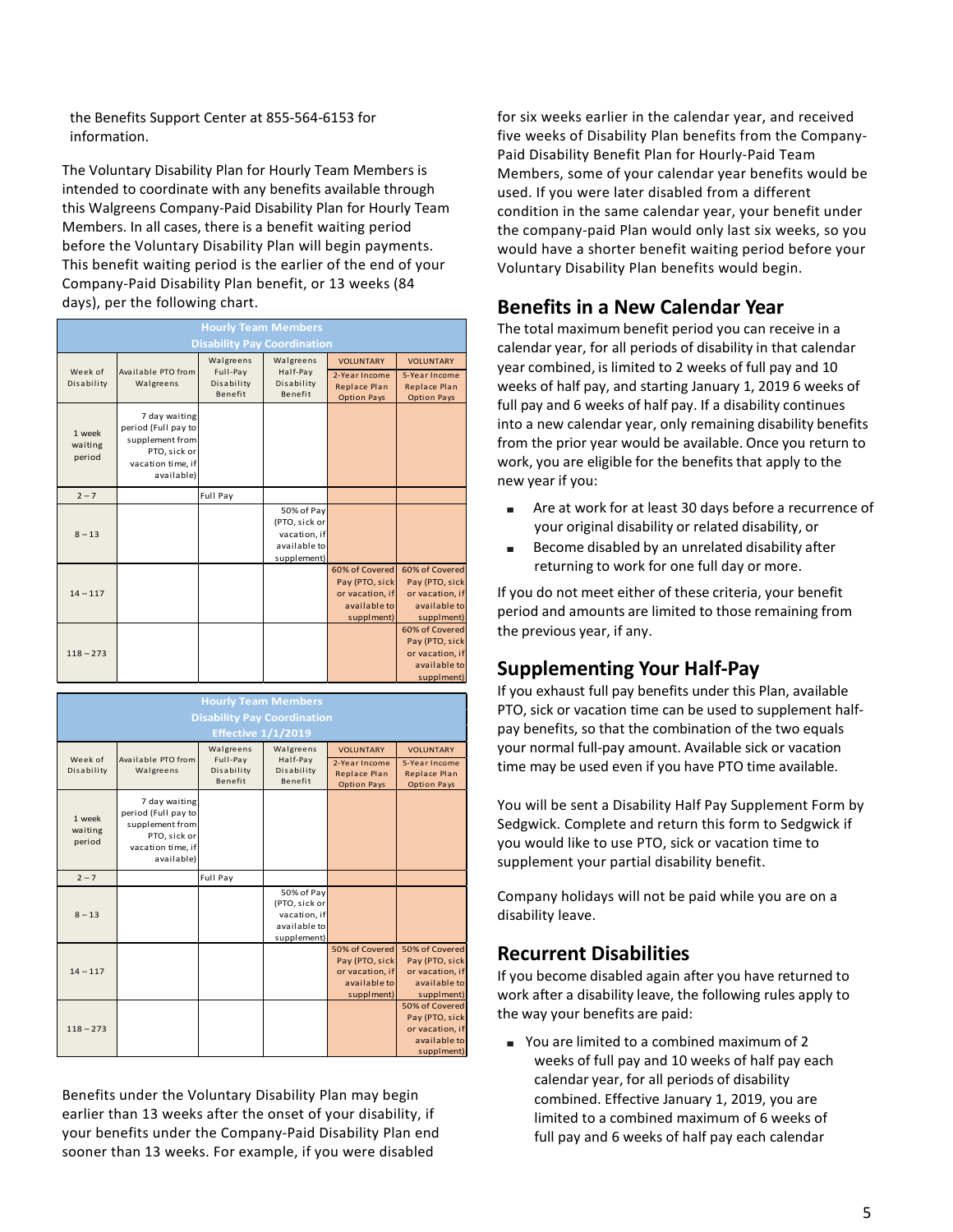year, for all periods of disability combined. If a disability continues into a new calendar year, benefits will be limited to those remaining from the prior year, until you meet the criteria in the section "Benefits in a New Calendar Year".

## Coordination with Other Disability- Related Income

If you receive disability-related payments from any other source, such as state-mandated disability plans, workers' compensation, government programs, other employer sponsored programs, or any other Company-paid disability plan, your Company disability benefits will be adjusted so your total income from all disability related sources equals the benefit described in this booklet. These other benefits are considered offset benefits. Your disability payment cannot be processed until you give Sedgwick CMS a copy of the award notice from these benefit sources. If your income from outside sources is greater than what you would receive under the Company Plan, you will not receive payments under this Plan.

Disability benefit days that are coordinated with other benefit plans or programs are fully charged as disability days even if you receive a partial or no benefit after coordination. In the examples below, you would be charged a full disability day even though you received a partial or no benefit under this Plan due to the benefit received from another source.

You are required to apply for all other income benefits you are eligible for and appeal any claim denial. If you fail to do so, your benefits under this Company-Paid Disability Plan will be reduced by the amount of estimated benefit you could have received if your claim had been approved. If you received benefits under this Plan, and are later awarded benefits from one of the sources listed, you must reimburse the Plan for any overpayment the award causes. Plan benefits may also be delayed or denied while primary offset benefits are pending.

### **Offsets to Benefits**

Suppose your covered pay is \$1,200 per month. If you are receiving a monthly benefit check of \$650 from an offset source, then your disability pay per month under this Plan (disability payments are normally paid on a bi-weekly basis) would be \$550 while you are eligible for full-pay disability benefits. Any voluntary deductions, such as those for benefits and charities, would be taken from your disability payment. In this example, once you become eligible for halfpay disability benefits, you would not receive anything under this Plan. This is because your offset source disability benefit of \$650 is greater than the \$600 (half-pay) disability

benefit you are eligible for under the Plan. Your disability benefit under this Plan is not reduced by any dependent benefit you receive from an offset source.

### **Workers' Compensation**

If you receive workers' compensation pay, that offset benefit is increased to take into account that it is income tax free. This will further reduce your benefit from this Plan. For example, suppose your average gross weekly pay is \$250, and your after-tax pay is \$233. If you are receiving a weekly benefit of \$150 from workers' compensation, then your disability benefit from this Plan would be \$83 (\$233 -\$150) while you're eligible for full disability benefits. Any voluntary deductions such as benefits and charities would be taken from your disability payment. In this example, once you become eligible for half-pay disability benefits, you would not receive anything under the Company-Paid Disability Plan because your workers' compensation benefit of \$150 is greater than the \$116.50 (half pay after tax) in disability benefits to which you would otherwise be entitled.

## **State Disability Payments**

If you receive state or commonwealth mandated disability payments from New York, Rhode Island, New Jersey, California or Hawaii, your Company disability benefits will be reduced by the amount of the state or commonwealth mandated benefit. For example, suppose your normal gross weekly benefit is \$250. If you are receiving a weekly check of \$150 from state disability, then your Company disability pay would be \$100 (\$250- \$150) while you're eligible for full disability benefits. Any voluntary deductions, such as those for benefits and charities, would be taken from your disability payment. In this example, once you become eligible for half-pay disability benefits, you would not receive anything under the Company-Paid Disability Plan because your state disability benefit of \$150 is greater than the \$125 (half-pay) disability benefit you would be eligible for under this Plan.

### **Subrogation**

If the Plan pays disability benefits for an illness or injury caused by an act or omission of a third party, the Plan will be subrogated to all of your rights of recovery from that third party. Any time you are eligible to receive benefits under the Plan, you must immediately notify Sedgwick of the name of any third party against whom you might have a disability-related claim as a result of your sickness or injury (including any insurance company). For example, if you become injured in a car accident, and the person who hit you was at fault, the person who hit you is the third party whose act caused your injury. This requirement for reimbursement does not apply to benefits you receive from any "no-fault" provision of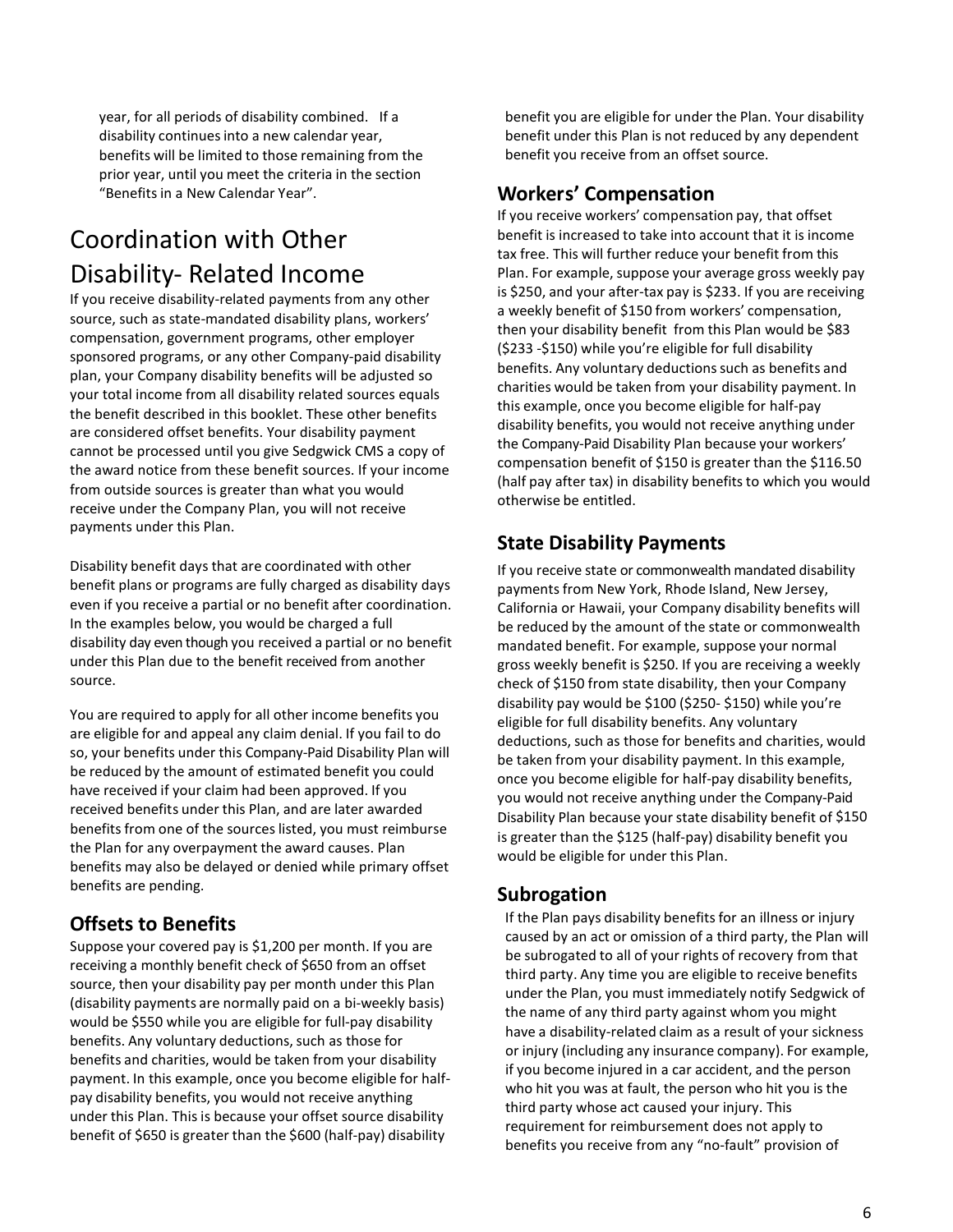your own automobile insurance policy, but does apply to coverages you purchase for uninsured and underinsured third parties determined to be liable for your loss. You must cooperate with Sedgwick and the Walgreens Human Resources Leave Department by providing information about your disability and by agreeing to sign, currently and in the future, any necessary documents to enable the Plan to be subrogated on your claim, and by participating in any action to recover before any benefit will be paid by this Plan. To enforce the Plan's subrogation rights, the Plan may:

- Place a lien against a third party to the extent Company Plan benefits have been paid;
- Bring an action on behalf of the Plan, or on your behalf, against the third party;
- Cease paying benefits until you provide the Human Resources Leave Department or its agent with the documents necessary for the Plan to exercise its rights and privileges of subrogation; and
- Execute and collect against any of your assets if you have dissipated monies that should have been repaid to the Plan, failed to cooperate with the Plan or prejudiced the Plan's ability to recover its payments.

#### **Third Party Reimbursement**

If the Plan pays you disability benefits for an illness or injury caused by an act or omission of a third party, the Plan has the right to be repaid for any Plan benefits you receive from any settlement, judgment or insurance proceeds from (or on behalf of) that third party. You must repay the Plan on a first dollar basis (meaning that the Plan has a right to be repaid first from any monies you receive). The Plan has a right to be reimbursed whether or not the third party admitted liability for the payment, whether or not a portion of the settlement, judgment or insurance proceeds was identified as a reimbursement of any particular expenses, and whether or not you are made whole by the settlement, judgment or insurance proceeds.

You agree, by accepting benefits under the Plan, to provide the Plan Administrator with a lien, to the extent the Plan has paid or will pay disability benefits, to be filed with the responsible party or insurance company of the responsible party. You also agree to make direct and immediate reimbursement if you receive award monies from or on behalf of the third party. You agree that the Plan has a lien on any fund, account, or asset into which you deposit or commingle monies that you received which were subject to repayment to the Plan. In addition, you agree that the Plan may execute and collect against any of your assets if you have dissipated monies that should have been repaid to the Plan and waive any defenses based on the inability to trace the specific monies.

If you do not reimburse the Plan from any settlement,

judgment or insurance proceeds, the Plan may reduce or suspend current or future disability benefits payable to you until the Plan has been fully reimbursed, as well as have the right to take any civil actions to recover any Plan overpayments. If you fail to promptly reimburse the Plan, your monthly benefits may be withheld entirely until the overpayment is fully recovered.

### <span id="page-9-0"></span>**Right to Recover Overpayments**

The Company or its designated agent has the right to recover from you any amount determined to be an overpayment. You have the obligation to repay the Company any such amount. Rights and obligations in this regard are set forth in the reimbursement agreement you are required to sign when you submit a claim for benefits under this Plan. The agreement confirms you will repay all overpayments and authorizes the Company, or its designated agent, to obtain any information relating to other income benefits. An overpayment occurs when it is determined that the total amount paid on your claim is more than the total of the benefits due under this Plan.

The overpayment equals the amount paid in excess of the amount that should have been paid under this Plan.

An overpayment also occurs when payment is made that should have been made under another group plan. In that case, the Company, or its designated agent, may recover the payment from one or more of the following:

- any other organization; or
- any person to or for whom payment was made.

The Company may recover the overpayment by:

- offsetting against any future benefits payable to you or your survivors, and/or
- demanding an immediate refund of the overpayment from you, and/or,
- taking civil actions to recover any Plan overpayments.

You agree that the Plan has a lien on any fund, account or asset into which you deposit or commingle monies that you received which resulted in an overpayment of benefits or were otherwise subject to repayment to the Plan. In addition, you agree that the Plan may execute and collect against any of your assets if you have dissipated monies that resulted in an overpayment to you or that should have been repaid to the Plan and waive any defenses based on the inability to trace the specific monies.

Your Plan benefit amount will not be reduced by any future cost-of-living increases granted by a provider of offset benefits after the determination of your initial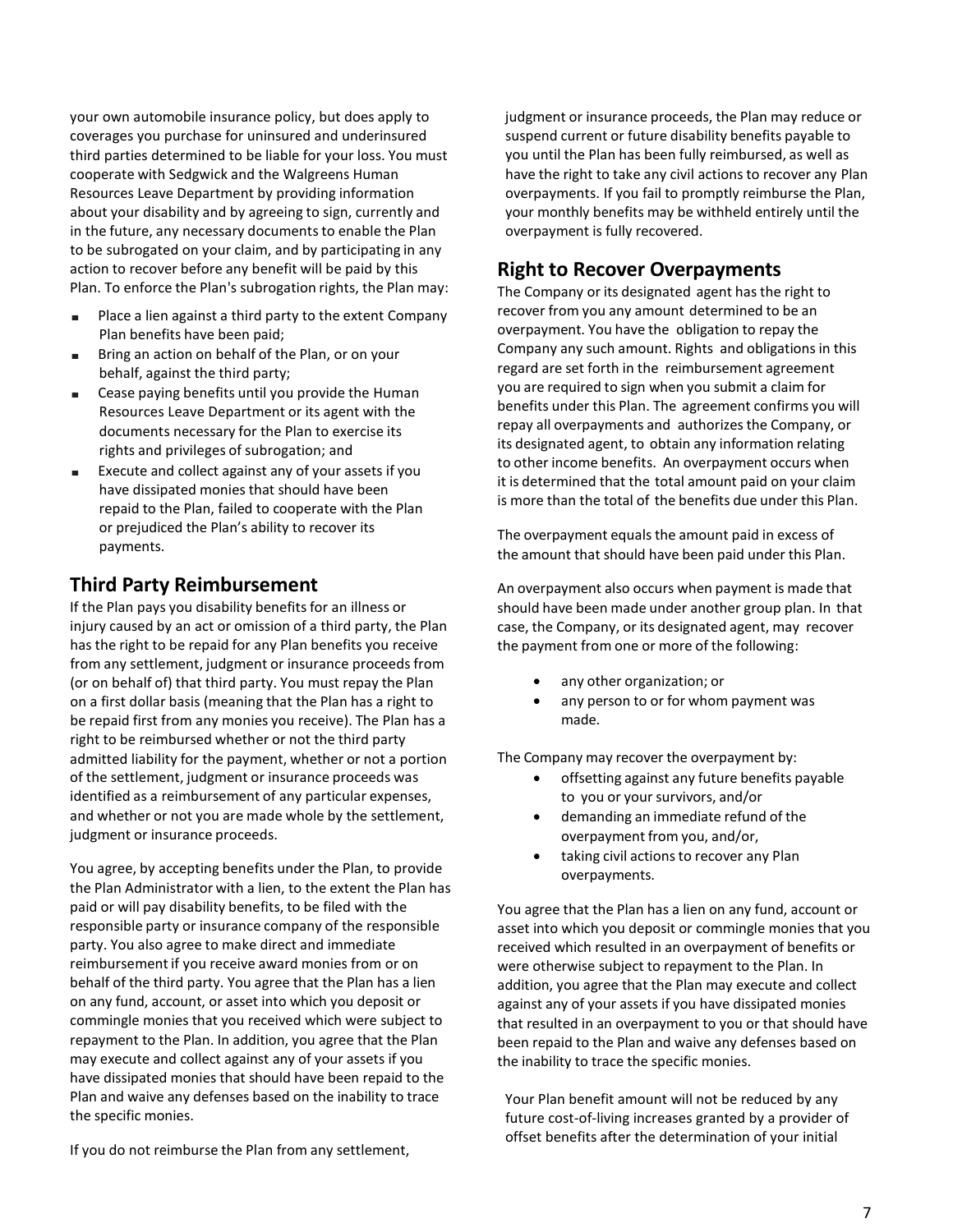benefit. In addition, your benefits under this Plan will not be reduced by any disability benefits received from any individual policy or other disability plan that was not sponsored by or paid for in whole or in part by the Company or another employer. As part of your claims/appeals rights described in this booklet, you have the right to appeal any overpayment recovery or demand.

## **Other Company Benefits during Disability**

While your approved medical leave continues, and during the time you are considered an employee, contributions will be deducted from your disability benefits for all benefit plans in which you remain eligible to actively participate (including medical, dental, vision, flexible spending health care account, voluntary life insurance, voluntary personal accident insurance, voluntary disability and Profit Sharing (401(k)) plans, but not including Flexible Spending Account dependent care). If you remain on an approved medical leave after all your paid benefits are exhausted or your disability benefits are insufficient to pay for your benefit coverage, the Company waives the required premium for your health, dental and vision coverage (and continues your Company-paid life insurance) until your Company-approved medical leave ends, but not beyond 12 months from the start of your leave of absence (the "Benefits Termination Date"). Your premiums will not be waived if you are on a personal, military or family leave, and in those cases, you will be required to repay any premiums paid by the Company during your leave.

If your net disability benefit is not sufficient to cover the cost of your other benefits, you will need to pay the difference. Contact the Human Resources Leave Department at 800-825-5467 for details on how to pay for your coverage.

If your disability continues after the Benefits Termination Date defined above, your medical, dental, vision and life insurance coverage will end (subject to the benefit described below). If you subsequently return to work, your eligibility to resume medical, dental and other benefit plan coverage will be based on the terms of the applicable plan(s).

After the Benefits Termination Date defined above, you and your eligible dependents will be eligible to continue your health coverage under COBRA. (You will receive information and enrollment materials at that time.) If you enroll in COBRA, and you remain totally disabled, then your medical COBRA premiums will be waived for the remainder of that calendar year or until you cease to be disabled, if earlier. Contact the Benefits Support Center at 855-564-6153 for information on the status of your benefit coverage or how to continue your coverage by paying premiums.

If, due to a leave of absence or other circumstances, the amount of your pay from the Company is not sufficient for the company to deduct full premiums for your voluntary coverage under this Plan, you must contact the Benefits Support Center at 855-564-6153 to make arrangements to pay for your Plan coverage. If you fail to do so, your coverage will terminate after a period of 60 days of unpaid or partial-paid coverage.

#### **Extended Life Insurance When Disabled**

#### **Company-Paid Life Insurance**

Your company-paid life insurance coverage can be extended beyond the first 12 months of a disability at no cost to you. You must apply for and be approved for a total disability extension of life benefit (referred to as a Waiver of Premium benefit), by the insurer of that plan, for any time period beyond the first 12 months of your approved medical leave of absence. You also need to be under age 60 on the date you became totally disabled to be eligible for this extension. You should apply for this extension once you have been disabled for 9 or more months, and before 12 months of disability. Contact the Benefits Support Center at 855-564-6153 or call Prudential Group Life Claims at 800-524-0542 or email [grouplifeclaims@prudential.com](mailto:grouplifeclaims@prudential.com) for information on how to

extend your coverage.

Extended life insurance while disabled will terminate on the earlier of reaching age 65 or the date you are no longer determined to be totally disabled by the insurance carrier.

#### **Voluntary Life Insurance**

If, due to a leave of absence or other circumstances, the amount of your pay from the Company is not sufficient for the Company to deduct full premiums for any voluntary life insurance coverage, you must contact the Benefits Support Center at 855-564-6153 to make arrangements to pay directly for your plan coverage. If you fail to do so, your coverage will terminate after a period of 60 days of unpaid or partial-paid coverage.

Your voluntary life insurance coverage can be extended at no cost to you. You must apply for and be approved for a total disability extension (referred to as a Waiver of Premium benefit), by the insurer of that plan, for any time period beyond the first 6 months of your approved disability leave of absence. You also need to be under age 60 on the date you became totally disabled to be eligible for this extension. You should apply for this extension once you have been disabled for 6 or more months, and before 12 months of disability. Contact the Benefits Support Center at 855-564-6153 or call Prudential Group Life Claims at 800-524-0542 or email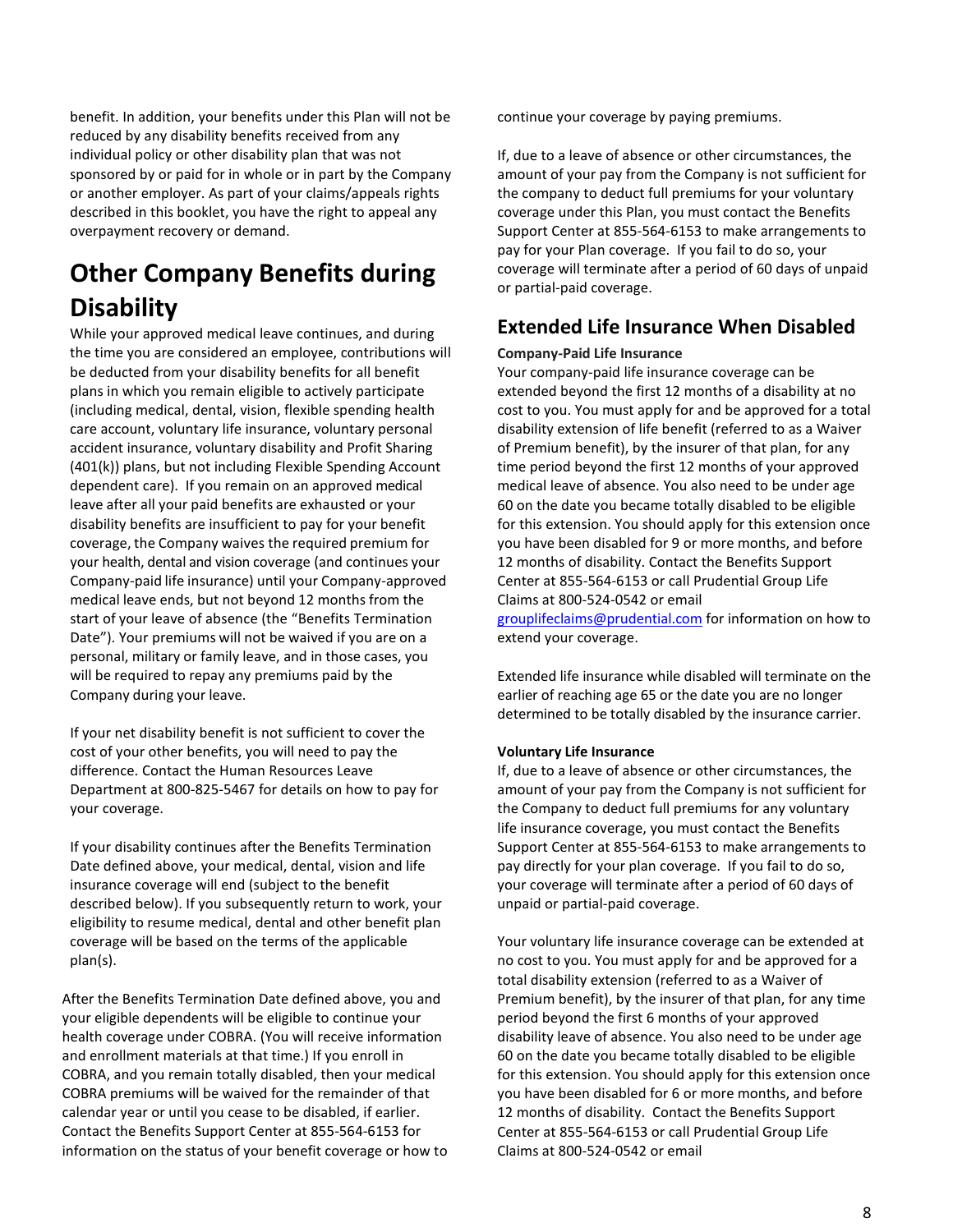grouplifeclaims@prudential.com for information on how to extend your coverage.

Extended life insurance while disabled will terminate on the earlier of reaching age 65 or the date you are no longer determined to be totally disabled by the insurance carrier.

## Other Leaves **Unpaid Medical Leave**

After your paid disability ends, you may apply for an Unpaid Medical Leave if you are unable to return to work due to medical reasons. To apply for an Unpaid Medical Leave, you must complete the following:

- Request for Leave Form (Form #1372)
- Certification of Health Provider Form (Form #768)

To ensure your service and benefits are uninterrupted, your doctor must provide the Human Resources Leave Department with certification of your continued disability (acceptable to the Company). All leave of absence forms are on the myHR website at myHR > All Forms > Leave Forms. Effective April 15, 2019, all leave of absence forms are available on Ask Walgreens. Forms for additional certification will be sent to you periodically. These must be completed by your doctor and submitted to the Human Resources Leave Department.

Once your leave is approved, you may request that available PTO, sick time or vacation be paid to you. To receive payment for this time, contact the HR Shared Services Leave Department at 800-825-5467.

#### **Family Medical Leave (FMLA)**

The amount of time you are on an approved medical leave (paid or unpaid) counts toward the 12 weeks of leave you are entitled to annually under the Family Medical Leave Act (FMLA), if eligible. Contact the Human Resources Leave Department at 800-825-5467 for information on FMLA.

### **Personal Leave and Combined Duration of Leaves of Absence**

If you used all of your time off under Paid and Unpaid Medical Leave and FMLA, or you are not eligible for these leaves, you may be eligible for a personal leave of absence. To qualify for a personal leave, you must have at least six months of service. Personal leave is not automatically granted and must be approved by your Manager, District Manager or Director and the Human Resources Leave Department. During a personal leave, you are not considered an active employee, and your active participation in the Company benefit plans will be discontinued during your leave. Contact the Benefits Support Center at 855-564-6153 to determine which

benefits may be continued while on a Personal Leave, and the procedures to follow.

The maximum time you may be off work is generally limited to 12 months from your last day worked. This includes the combined total of all types of paid and unpaid leaves, unless you return to work for more than 30 days between leaves. However, requests to extend medical leave beyond 12 months may be granted on a case by case basis as a reasonable accommodation based on individual circumstances, and if supported by appropriate medical documentation.

For more information on Personal Leaves, visit the myHR website at myHR > Benefits and Welfare > Leaves and Time Off. Effective April 15, 2019, all leave of absence forms are available on Ask Walgreens, or contact the Human Resources Leave Department at 800-825-5467.

## **Claim Procedures**

To be sure your benefits are paid promptly, it's important to follow the correct benefit claim procedure.

#### <span id="page-11-0"></span>**How to File a Claim**

To submit a claim for benefits under this Plan call Sedgwick CMS Disability Claim Center toll-free at 877-872- 0911 or TTY Line (Teletypewriter for the hearing impaired) 901-531-4554. This call should be made as soon as you know your disability will last longer than seven days, and within 15 days of your first day absent from work. If you notify Sedgwick before your disability begins, you or someone on your behalf will need to call once you're actually off work, to confirm the start date of your disability, to have your claim activated.

You must call to submit a claim for disability benefits within 60 calendar days of becoming disabled. If you do not apply within the 60 calendar day period, your claim could be reduced or denied. When you call to file a claim, you will be asked to provide information about yourself, your job, your illness/injury and your doctor. A Sedgwick CMS case manager will, in all cases, contact your manager and your doctor. Sedgwick also will contact you if additional information is needed. Be sure to tell your doctor that he or she will be contacted by the Claim Administrator (Sedgwick CMS) to obtain information concerning your disability. Your doctor will need authorization from you to provide the Claim Administrator with any of your medical information. In most cases, you must provide each doctor with a signed authorization to release medical information. You may use the authorization form provided by the medical provider. You will also be required to sign and return an authorization form for release of information before any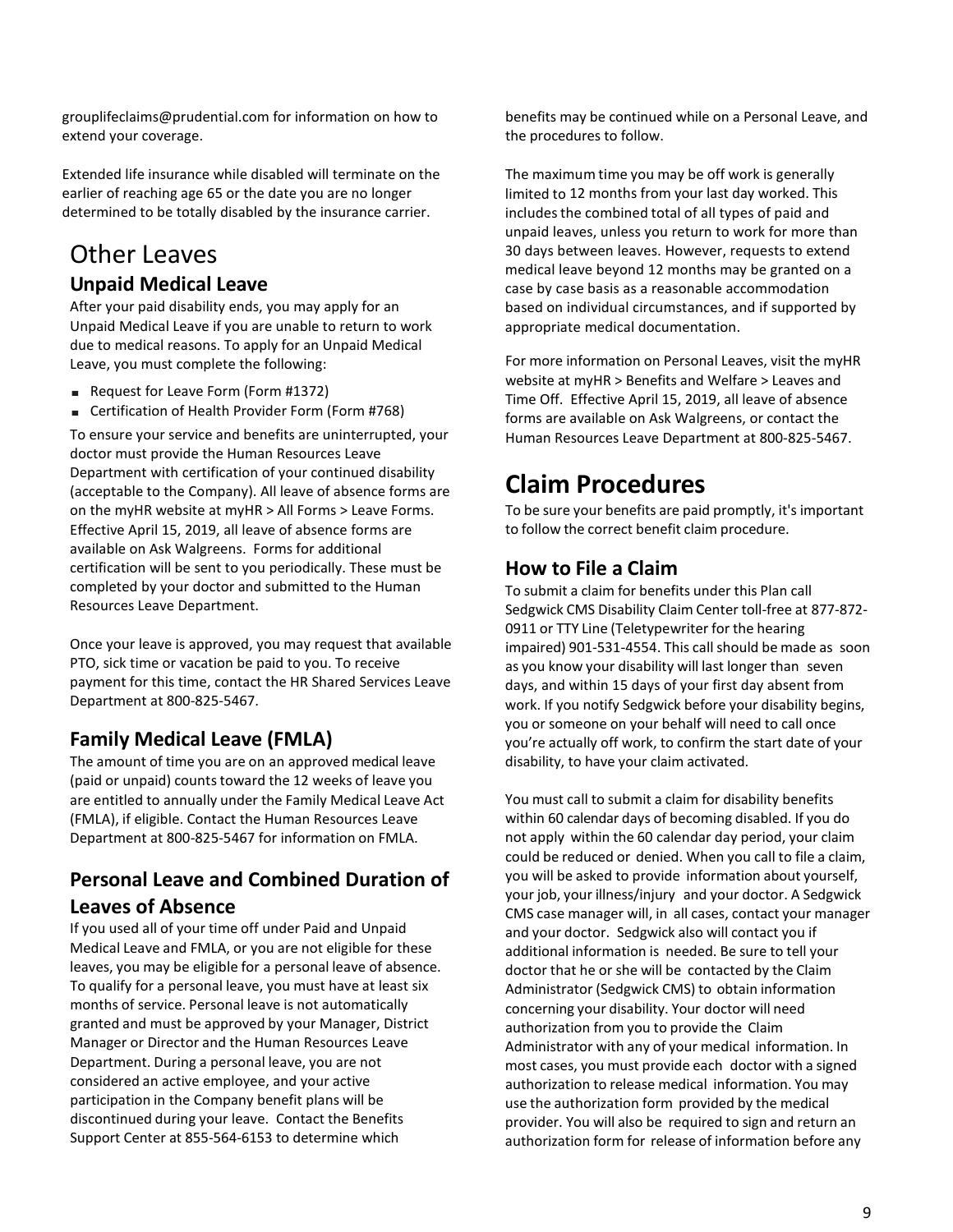benefit will be approved. Sedgwick will attempt to work directly with your doctor to obtain the needed medical history information, but it is your responsibility to provide these proofs of disability.

If you are unable to personally file your claim, you may have a friend or relative file it on your behalf, following the procedures in this section. If you need to designate someone to authorize the release of any health information, you will need to appoint a person with power of attorney to act in your place. This requires a formal document. It is your responsibility to pay for any charges by your medical provider to furnish medical information or copies of medical records. The company will not reimburse you or your medical provider for these expenses.

When necessary, the Claim Administrator may use the services of outside consultants and other sources to aid in the evaluation of your disability status. The Company and Sedgwick CMS acting as the Company's claims administrator reserve the right to determine whether your disability qualifies for benefits.

As a condition of receiving benefits, you may be required to submit to an independent medical examination (IME), which would be paid for by the company. If you do not complete the requested IME in a timely manner, disability benefits will cease (or not be approved). The Plan and Sedgwick CMS have the right to request an IME but are not obligated to do so.

If you have questions after you have filed a disability claim with Sedgwick CMS, please call the Sedgwick CMS Customer Service Unit at 877-872-0911 or log on to Sedgwick's ViaOne Express site at https://claimlookup.com. After your claim is approved, if you have questions regarding your benefit payment, please call the Human Resources Leave Department at 800-825-5467.

If you are eligible for state or commonwealth disability benefits from New York, Rhode Island, New Jersey, California or Hawaii, you are responsible for filing your separate disability claim for the state/ commonwealth plan. Upon receipt of the Explanation of Benefits(EOB) from that plan, you must provide a copy of the EOB to Sedgwick CMS before any company benefit payment will be made.

*Please Note: If you are eligible for workers' compensation and/orstate/commonwealth disability payments, benefit approval and payment information for those plans must be submitted to Sedgwick CMS in order to receive benefit payments from this Plan.*

It is your responsibility to inform your manager/supervisor of your absence and your expected return-to-work date. You must provide your manager/supervisor with a written

release signed by your attending physician prior to returning to work. The Human Resources Leave Department at 800-825-5467 must be notified when you return to work, so you are not incorrectly charged disability benefit time.

#### **Procedures for Reviewing Claims**

The claims procedures described below are prescribed by a federal law called the Employee Retirement Income Security Act of 1974 (ERISA). The following disability Claims and Appeals Procedures apply only to disability claims filed on or after April 1, 2018.

**Initial Claims Determinations:** All formal benefit claims under the Plan will be reviewed by Sedgwick CMS (the Claim Administrator), which will make its decision, based on the information submitted by you, within 45 days after the claim is submitted. By notice to you before this period ends, the Claim Administrator may extend this deadline up to 30 additional days if it determines a decision cannot be made during the initial period for reasons beyond the control of the Claim Administrator. An extension notice will specify the length of the extension and inform you if a decision cannot be made within the deadline because of reasons beyond the control of the Claim Administrator. A second extension of up to an additional 30 days may also be declared. If such an extension is necessary, the notification will include a description of the circumstances requiring the extension and an estimate of the decision date.

**Claim Denials:** If your claim is denied, The Claims Administrator will send you a notice that will:

- Be written in a manner you should understand;
- Include the specific reasons for the adverse benefit determination;
- Refer to the provisions of the Plan on which the determination was based;
- Describe any additional material or information necessary to perfect the claim and explain why the additional material is necessary;
- Explain the Plan's review procedures including relevant deadlines;
- Include a statement of your right to bring a civil action under ERISA after receiving a final determination upon appeal. The notice will also include an explanation of any applicable contractual limitation period for bringing a civil action under section 502(a) of ERISA, and a description of the calendar date on which the limitations period expires;
- Identify any internal rule, guideline, protocol, standard, or criterion that was relied on in making the adverse benefit determination or, alternatively, a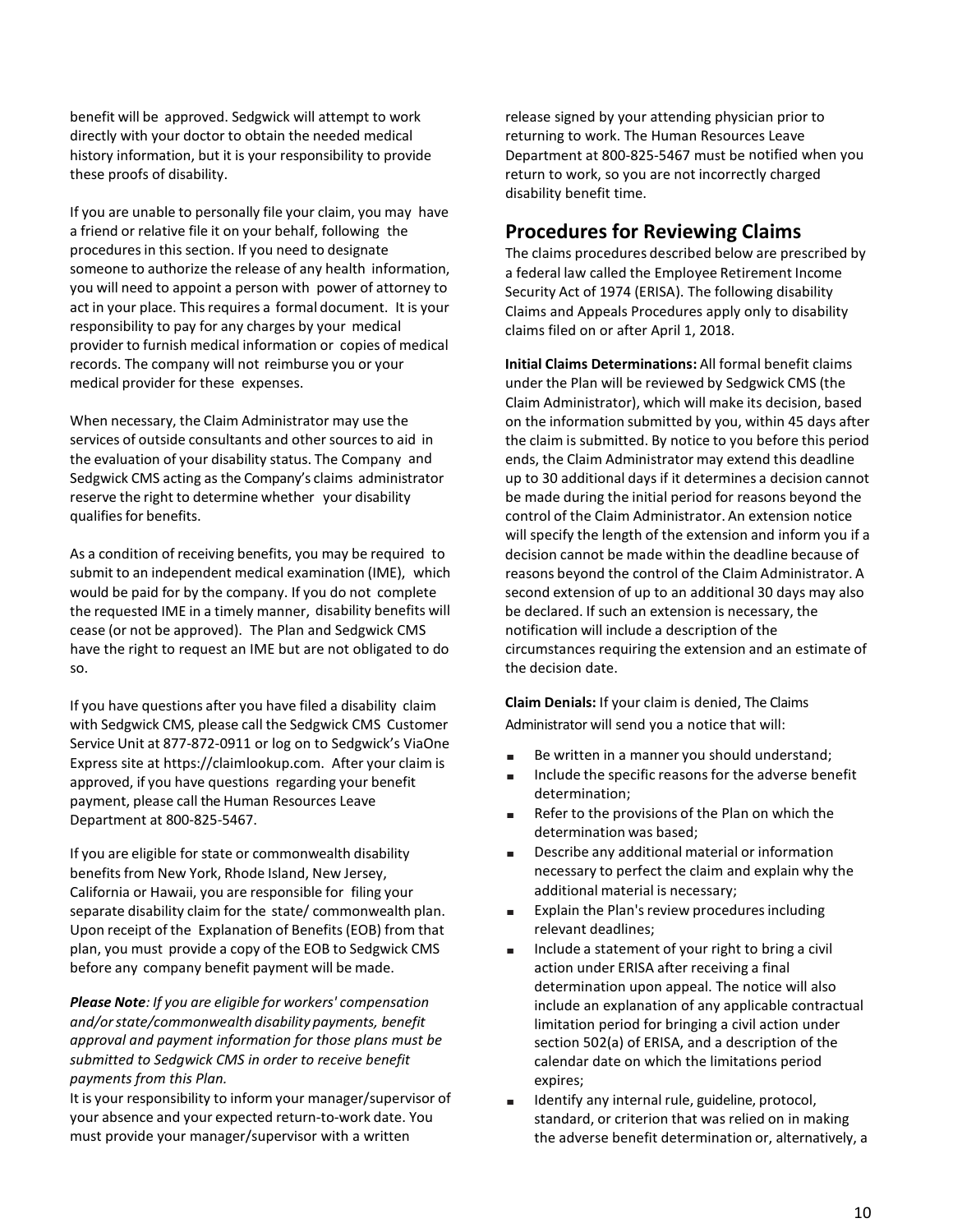statement that no such specific rule, guideline, protocol, standard or criterion exists;

- Include a language assistance notice in Chinese, Tagalog, Navajo and Spanish;
- If advice is obtained from medical or vocational experts in connection with an adverse benefit determination that is inconsistent with its decision, an explanation as to why the Claim Administrator disagreed with, or did not follow, this advice without regard to whether the advice was relied on in making the determination; and
- An explanation of disagreement with any disability determination made by the Social Security Administration (SSA), or any view of health care professionals who are treating you or vocational experts who are evaluating your claim to the extent you presented such determination or views to Claim Administrator.

**Appealing a Denied Claim - First Level Appeal:** To appeal a denied claim, you must send your written appeal to the Claim Administrator within 180 days of receiving notice of the claim denial. You may submit written comments, documents, records and other pertinent information and will be given reasonable access to, and copies of, all documents, records and other information relevant to the claim. It is essential you supply all information or opinions you believe may be relevant to the claim. To be assured of a proper response to the appeal, it must be directed to the Claim Administrator at: Sedgwick CMS, Walgreens ERISA, P.O. Box 14443, Lexington, KY 40509.

**Claim Administrator's Review of Appeal:** The appeal will be conducted by the Claim Administrator, and the reviewer will be a named fiduciary who is neither the individual nor a subordinate of the individual who made the initial denial. This reviewer will not give deference to the initial benefit determination and will take into account all comments, documents, records and other information that you submit relating to the claim, without regard to whether the information was submitted or considered in the initial benefit determination.

If the initial denial was based on a medical judgment, the reviewer will consult with a health care professional who has appropriate training and experience in the medical field. This health care professional will not be an individual who was consulted in connection with the initial benefit determination or the subordinate of any such individual.

#### **Potential Review of Appeal by the Plan Administrator:**

If either the Plan Administrator or the Claim Administrator determines that the appeal presents material issues that are outside the expertise or purview of the Claim Administrator (such as hours worked, employment status or new or unique procedural or Plan interpretation issues), then the

Claim Administrator's decisions will be subject to further review by the Plan Administrator. You will be notified if such a further review will be performed. Unless you are instructed that additional information is needed for this review, you will not be required to submit any further information to the Plan Administrator (although you may do so if you wish). The Plan Administrator's decision will be based on all information submitted by you and any other information the Plan Administrator deems relevant.

**Notice of Decision on Appeal:** Regardless of whether the Plan Administrator gets involved in the decision, you will be notified of the benefit determination within 45 days of the receipt of the appeal. By notice to you before this period ends, the Claim Administrator or the Plan Administrator, as the case may be, may extend this deadline by up to 45 additional days if it determines that a decision cannot be made during the initial period for reasons beyond the control of the Plan. If any adverse benefit determination is anticipated during the appeal review, you will be provided with the new information or rationale sufficiently in advance of the appeal decision to allow you a reasonable opportunity to respond. An extension notice will specify the length of the extension and inform you that a decision cannot be made within the deadline because of reasons beyond the control of the Claim Administrator.

If the decision on appeal is denied, the Claim Administrator (or Plan Administrator) will provide you with a notice of the denial that will:

- Be written in a manner you should understand;
- Include the specific reasons for the denial;
- Refer to the provisions of the Plan on which the determination was based;
- Inform you that, upon request and free of charge, you are entitled to reasonable access to and copies of all documents, records and other information relevant
- to your claim;
- Explain the Plan's claim review procedures (including relevant time limits) and your right to bring legal action under ERISA;
- Include an explanation of any applicable contractual limitation period for bringing a civil action under section 502(a) of ERISA, and a description of the calendar date on which the limitations period expires for filing any legal action;
- Identify any internal rule, guideline, protocol, standard or criterion that was relied on in making the adverse benefit determination or, alternatively, a statement that no such specific rule, guideline, protocol, standard or criterion exists;
- If the advice of a health care professional or vocational expert was obtained, identify such person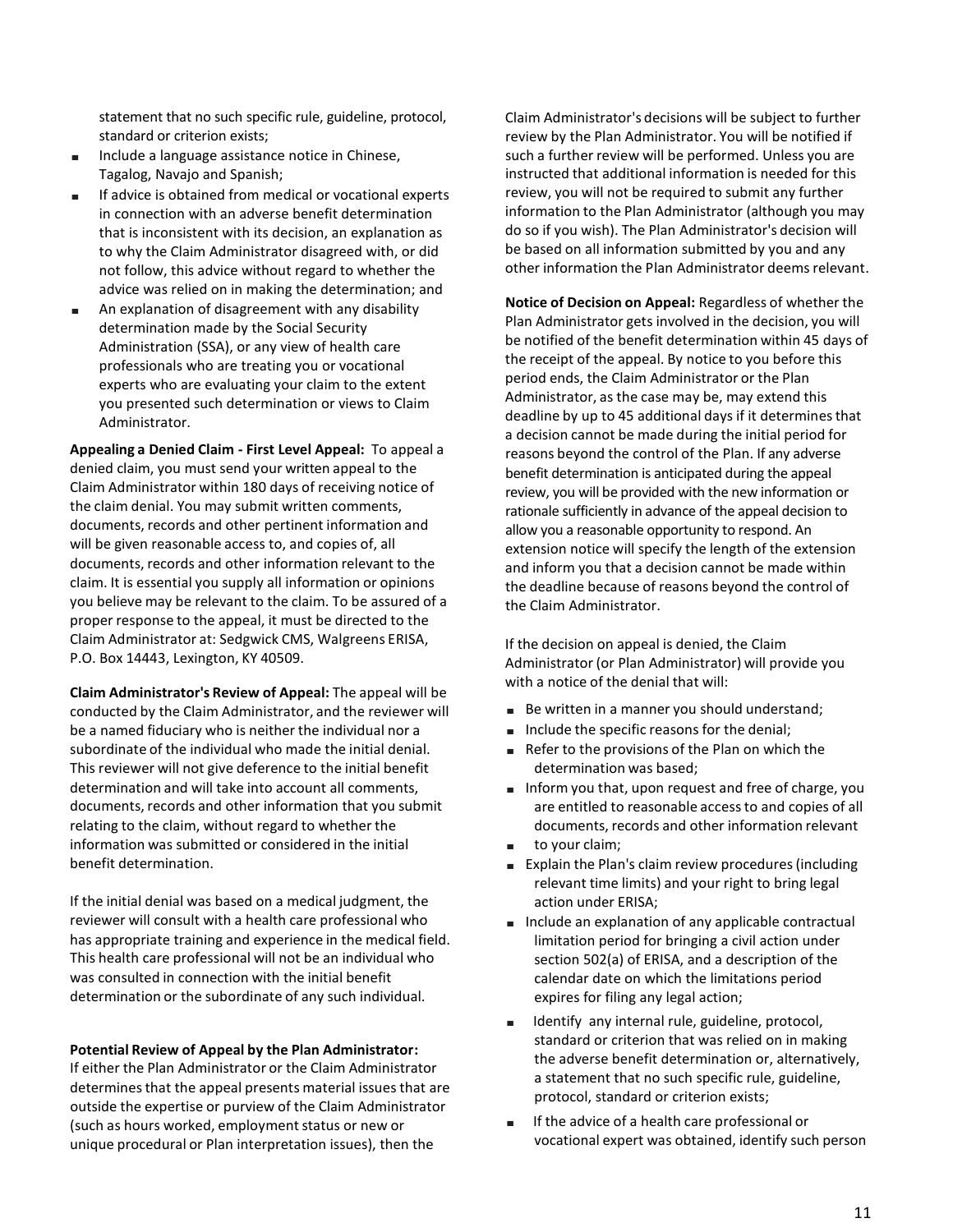or persons;

- If advice is obtained from medical or vocational experts in connection with an adverse benefit determination that is inconsistent with the appeal decision, an explanation as to why the Claim Administrator disagreed with, or did not follow, this advice without regard to whether the advice was relied on in making the determination;
- An explanation of disagreement with any disability determination made by the SSA, or any view of health care professionals who are treating you or vocational experts who are evaluating your claim to the extent you presented such determination or views to Claim Administrator;
- Include a language assistance notice in Chinese, Tagalog, Navajo and Spanish; and
- Notify you that you can contact the Department of Labor to learn about other voluntary dispute resolution options.

#### **Appealing a Denied Appeal – Second Level Appeal**

If your first-level appeal is denied, you may – but are not required to - submit a second level appeal. To do so, you must send your appeal to the Claim Administrator within 60 days of receiving notice of the first-level appeal denial. You may submit written comments, documents, records and other pertinent information and will be given reasonable access to, and copies of, all documents, records and other information relevant to the claim. It is essential that you supply all information or opinions that you believe may be relevant to the claim. To be assured of a proper response to the appeal, it must be directed to the Claim Administrator at:

> Sedgwick CMS Walgreens ERISA P.O. Box 14443 Lexington, KY 40509

Your second level appeal will not be handled by the same person(s) who handled your first-level appeal. Otherwise, the process and timing for reviewing and responding to your second-level appeal will be the same as described above for first-level appeals.

#### **General Claims/Appeals Information**

Both in the context of initial claims determination and in the context of reviewing appeals, there may be situations where the Claim Administrator or the Plan Administrator needs additional information from you before it can make its determination. If that is the case, you will be notified of the specific information that is needed and/or any unresolved issues, and you will be given a reasonable period of time to supply the needed information (generally 45 days). In such

situations, the deadlines for responding to the claim or appeal may be put on hold while the receipt of this additional information is pending.

The Claim Administrator and the Plan Administrator will apply their judgment to claims and appeals in a manner that they deem to be consistent with the Plan and any rules, regulations or prior interpretations of the Plan. The Claim Administrator and the Plan Administrator will make their decisions in a manner that they believe will apply the Plan consistently to similarly situated participants.

The authority granted to the Claim Administrator and the Plan Administrator to construe and interpret the Plan and make benefit determinations, including claims and appeals determinations, shall be exercised by them (or persons acting under their supervision) as they deem appropriate in their sole discretion. Benefits under this Plan will be paid or provided to you only if the Claim Administrator or the Plan Administrator, as the case may be, decides in its discretion that you are entitled to them. All such benefit determinations shall be final and binding on all persons, except to the limited extent to which the Claim Administrator's decisions are subject to further review by the Plan Administrator.

You must first utilize the claim and first-level appeal rights described above before you may properly assert any claims in court. If you fully exhaust these rights, but remain dissatisfied with the outcome of your appeal, you may challenge the decision in an ERISA Section 502(a) benefit claim. No such legal action may be commenced more than one year, or later if required by state or federal law, after (i) the date you are informed of the decision on your appeal, or (ii) the date you are informed of the last claim decision if you attempt to file legal action without utilizing all of the required claim and appeal rights. See venue provision in the "Enforce Your Rights" section.

If you believe a violation of the Plan rules related to your claim may have occurred, you may write to the Claim Administrator for an explanation. The Claim Administrator has the option of providing a response within 10 days of your notice.

#### **Exclusions & Discontinuation of Benefits**

The Company-Paid Disability Plan does not pay benefits for any disabilities that are a result of the following circumstances:

- from war or any act or accident of war, (whether declared or undeclared), insurrection or rebellion;
- from active participation in a riot, disorderly conduct, or injuries or illnesses sustained while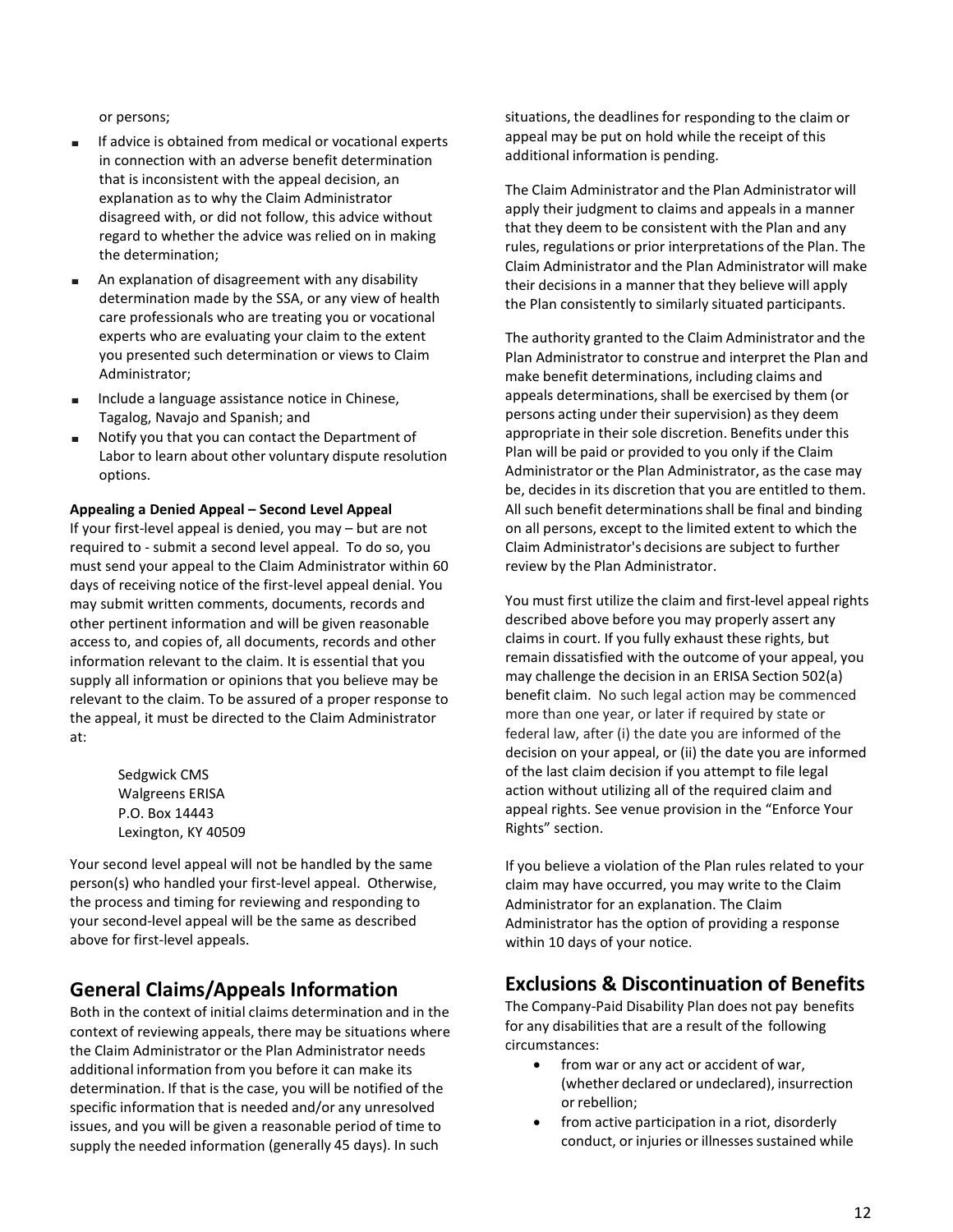committing any criminal offense;

- while serving a criminal sentence, or during any period of incarceration;
- from cosmetic surgery or a cosmetic procedure, unlessthe cosmetic correction is the result of injury, illness, a congenital condition or the result of a complication (this exclusion applies only to shortterm benefits);
- where there is not sufficient medical documentation provided to support your claim; or
- any intentionally self-inflicted injury.

In addition, when a disability begins after notice of involuntary separation and within 30 days of the separation date, disability benefits under the Plan shall be limited to a maximum of eight weeks of paid benefits.

Even if you are eligible for coverage in this Plan, your disability benefits will not be approved (or will end) if any of the following occurs:

- you apply for or are receiving unemployment insurance while you are receiving disability benefits(this applies only to the first 12 months of benefit eligibility);
- you fail to provide documentation as requested;
- you submit a fraudulent claim or fail to disclose any material facts when submitting a claim;
- for short-term benefits only, if you engage in any occupation for profit while on disability leave (excluding any job that you started prior to becoming disabled and that can be performed despite your disability);
- you are medically released to return to work or no longer meet this Plan's definition of disability;
- you fail to participate in a recommended rehabilitation program approved by the treating physician; or
- your approved disability leave ends for any reason relating to you violating the terms of your leave of absence under Company policy.

*Please Note: Loss, restriction, non-issuance, revocation or non-renewal of any license, permit or certification required to engage in an occupation will not be considered a disability*.

## **ERISA Rights**

Your rights under the Employee Retirement Income Security Act of 1974, as amended(ERISA) are explained here.

#### **Statement of ERISA Rights**

As an employee eligible to participate in the Plan, you are entitled to certain rights and protections under ERISA. ERISA provides that all Plan participants are entitled to:

#### **Receive Information About Your Plan and Benefits**

- Examine, without charge, at the Plan Administrator's office and at other specified locations, all documents governing the Plan, including insurance policies/contracts and collective bargaining agreements(if applicable), and a copy of the latest annual report (Form 5500 Series) filed by the Plan with the U.S. Department of Labor and available at the Public Disclosure Room of the Employee Benefits Security Administration.
- Obtain, upon written request to the Plan Administrator, copies of documents governing the operation of the Plan, including insurance policies/contracts and collective bargaining agreements(if applicable), and copies of the latest annual report (Form 5500 Series) and updated Summary Plan Description. The Plan Administrator may make a reasonable charge for the copies and will inform you in advance of the cost. To view or receive a copy of any plan documents, you should send a written request (noting the specific document(s) of interest) to the following address:

Health & Welfare Plan Committee Walgreen Co. 108 Wilmot Road, MS#1825 Deerfield, IL 60015-5143

- Receive a summary of the Plan's annual financial report. The Plan Administrator is required by law to furnish each participant with a copy of this summary annual report.
- Receive information about your plan and benefits.

#### **Prudent Actions by Plan Fiduciaries**

In addition to creating rights for plan participants, ERISA imposes duties upon the people who are responsible for the operation of the plan. The people who operate your plan, called "fiduciaries" of the plan, have a duty to do so prudently and in the interest of you and other plan participants and beneficiaries. No one, including your employer, your union (if applicable), or any other person, may fire you or otherwise discriminate against you in any way to prevent you from obtaining a welfare benefit or exercising your rights under ERISA.

#### **Enforce Your Rights**

If a claim for a welfare benefit is denied or ignored, in whole or in part, you have a right to know why this was done, to obtain copies of documents relating to the decision without charge, and to appeal any denial, all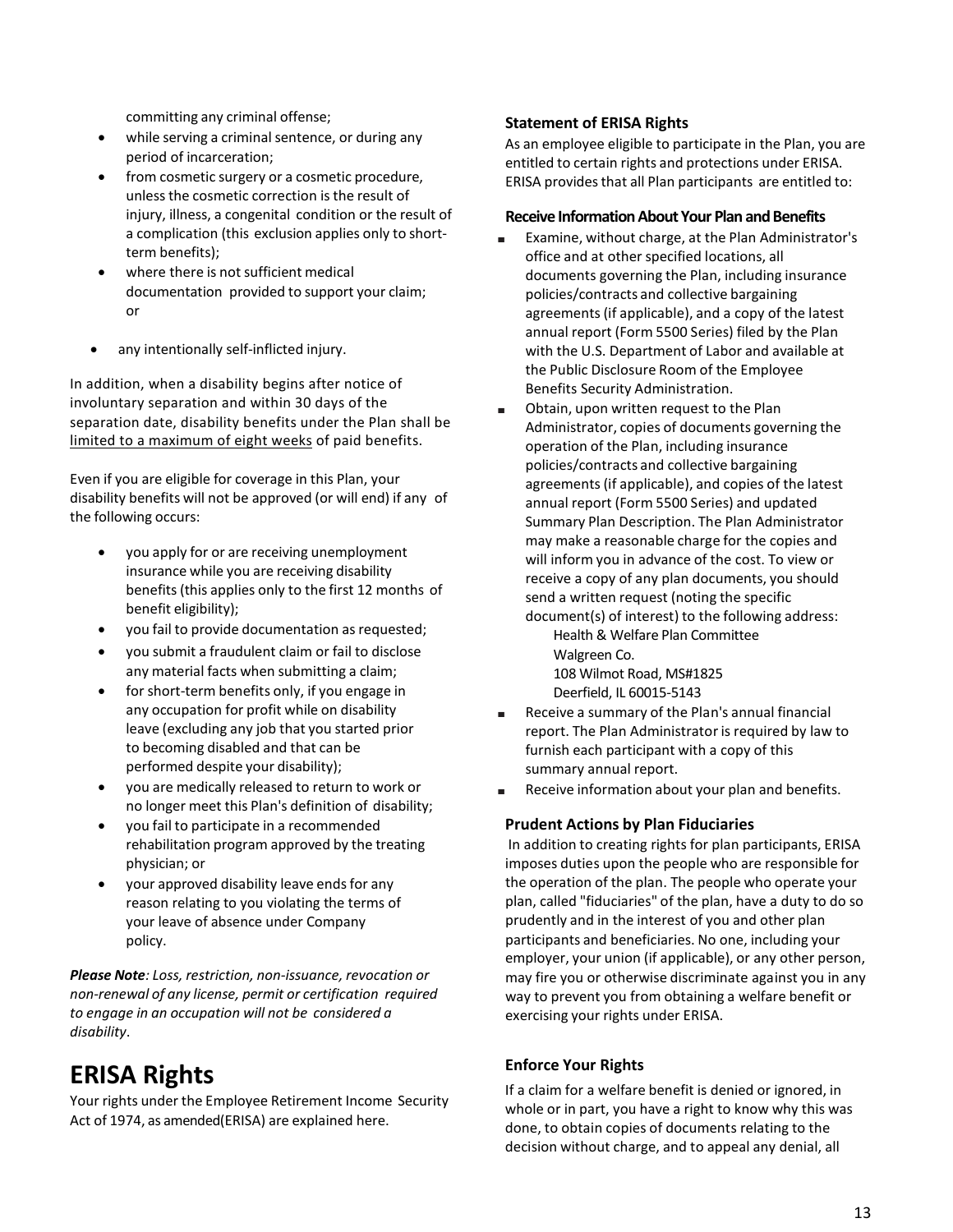within certain time schedules.

Under ERISA, there are steps you can take to enforce the above rights. For instance, if you request a copy of plan documents or the latest annual report from the Plan and do not receive them within 30 days, you may file suit in a federal court. In such a case, the court may require the Plan Administrator to provide the materials and pay you up to \$110 a day until you receive the materials, unless the materials were not sent because of reasons beyond the control of the Administrator. If you have a claim for benefits which is denied or ignored, in whole or in part, you may file suit in a federal court, but only after you have exhausted your claims and appeals rights described above. In addition, if you disagree with the Plan's decision or lack thereof concerning the qualified status of a domestic relations order or a medical child support order, you may file suit in federal court after you have exhausted your claims and appeals rights described above. If it should happen that Plan fiduciaries misuse the Plan's money, or if you are discriminated against for asserting your rights, you may seek assistance from the U.S. Department of Labor, or you may file suit in a federal court. The court will decide who should pay court costs and legal fees. If you are successful, the court may order the person you have sued to pay these costs and fees. If you lose, the court may order you to pay these costs and fees, for example, if it finds your claim is frivolous.

No action at law or in equity shall be brought in connection with the Plan except in the following venues: (A) all actions arising under federal law must be filed in the United States District Court for the Northern District of Illinois, and (B) all actions arising under state law must be filed in the Circuit Court of Cook County, Illinois.

## **Plan Amendment & Termination Rights**

The Company reserves the right to alter, amend or cancel the Plan at its sole discretion at any time. Modifications to the Plan, including amendment and termination, will be implemented at the written direction of the Chief Executive Officer, Executive Chairman of the Board or the Chief Human Resources Officer of the Company. In the event of Plan termination, claims incurred prior to the date of termination will be paid out of any remaining plan funds. Participation in this Plan does not create a contract or a guarantee of employment or coverage, nor does it give any company or person a legal or equitable right against the Company, its shareholders, directors or officers.

This booklet is intended to provide an easy-to-understand summary of the Walgreens Company-Paid Disability Plan for Hourly Team Members. In the case of conflict with any

governing plan document, the Walgreen Health and Welfare Plan document governs.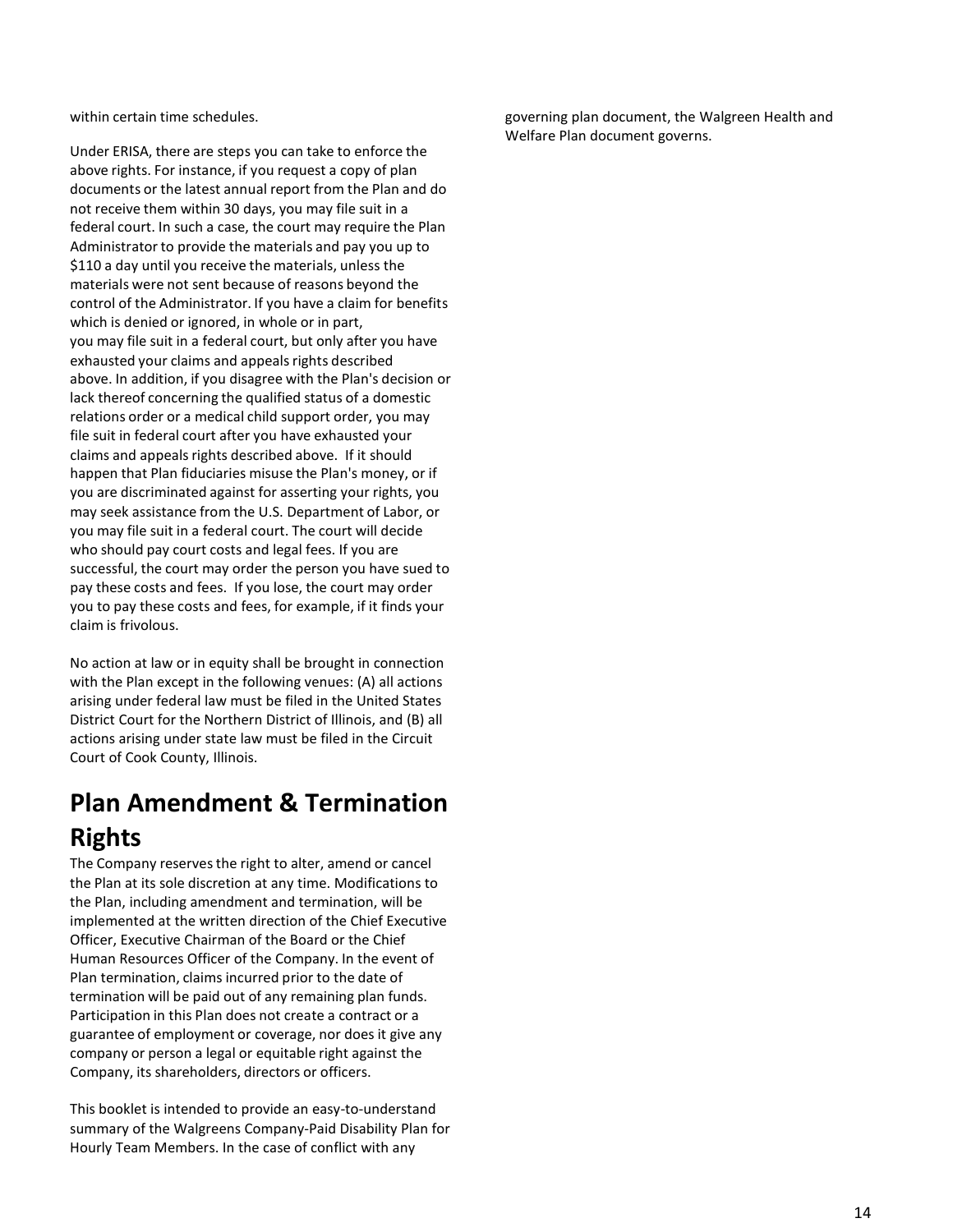## Administrative Facts

The establishment of this Plan, or any modification to it, does not create a contract or guarantee of employment or coverage, nor does it give any company or person a legal or equitable right against the Company, its shareholders, directors or officers.

| <b>Plan Name</b>               | Walgreens Company-Paid Disability Plan for Hourly Team Members                                                                                                                                                           |
|--------------------------------|--------------------------------------------------------------------------------------------------------------------------------------------------------------------------------------------------------------------------|
| <b>Plan Sponsor</b>            | Walgreen Co. (The terms "Walgreens" or "Company" used in this booklet include<br>Walgreen Co. or any United States subsidiary or parent corporation of Walgreen Co. that<br>is a participating employer under this Plan. |
| <b>Plan Type</b>               | Short-Term Disability                                                                                                                                                                                                    |
| <b>Plan Administrator and</b>  | Health & Welfare Plan Committee                                                                                                                                                                                          |
| <b>Agent for Legal Service</b> | Walgreen Co.                                                                                                                                                                                                             |
|                                | 108 Wilmot Road, MS 1825                                                                                                                                                                                                 |
|                                | Deerfield, IL 60015-5143                                                                                                                                                                                                 |
| <b>Claim Administrator</b>     | Sedgwick CMS                                                                                                                                                                                                             |
|                                | 110 Ridgeway Loop Road                                                                                                                                                                                                   |
|                                | Memphis, TN 38120                                                                                                                                                                                                        |
|                                | 877-872-0911                                                                                                                                                                                                             |
| <b>Type of Administration</b>  | Third Party Claims Administration                                                                                                                                                                                        |
| <b>Plan Year</b>               | January 1 - December 31                                                                                                                                                                                                  |
| <b>Plan Number</b>             | 501                                                                                                                                                                                                                      |
| <b>Employer ID Number</b>      | 36-1924025                                                                                                                                                                                                               |
| <b>Plan Costs</b>              | Cost for the Plan is paid by the sponsor, Walgreen Co., from general assets. Plan<br>participants do not accrue rights to Plan assets in the event of termination of the Plan.                                           |

## **Questions**

If you have any questions about the Plan, contact the Plan Administrator or Walgreens Human Resources Leave Department at 800-825-5467. The Plan Administrator is available to answer your general questions. However, raising questions or making an inquiry in this fashion will not satisfy the claims procedure requirements described in the "Claims Procedures" section. If you wish to file a formal claim or appeal a claim denial, you must follow these formal claims procedure requirements. If you have any questions about this statement or about your rights under ERISA, or if you need assistance in obtaining documents from the Plan Administrator, you should contact the nearest office of the Employee Benefits Security Administration, U.S. Department of Labor, listed in your phone directory or the Division of Technical Assistance and Inquiries, Employee Benefits Security Administration, U.S. Department of Labor, 200 Constitution Avenue N.W., Washington, D.C. 20210. You may also obtain certain publications about your rights and responsibilities under ERISA by calling the publications hotline of the Employee Benefits Security Administration at 866-444-3272 or at *[www.dol.gov/ebsa](http://www.dol.gov/ebsa)*.